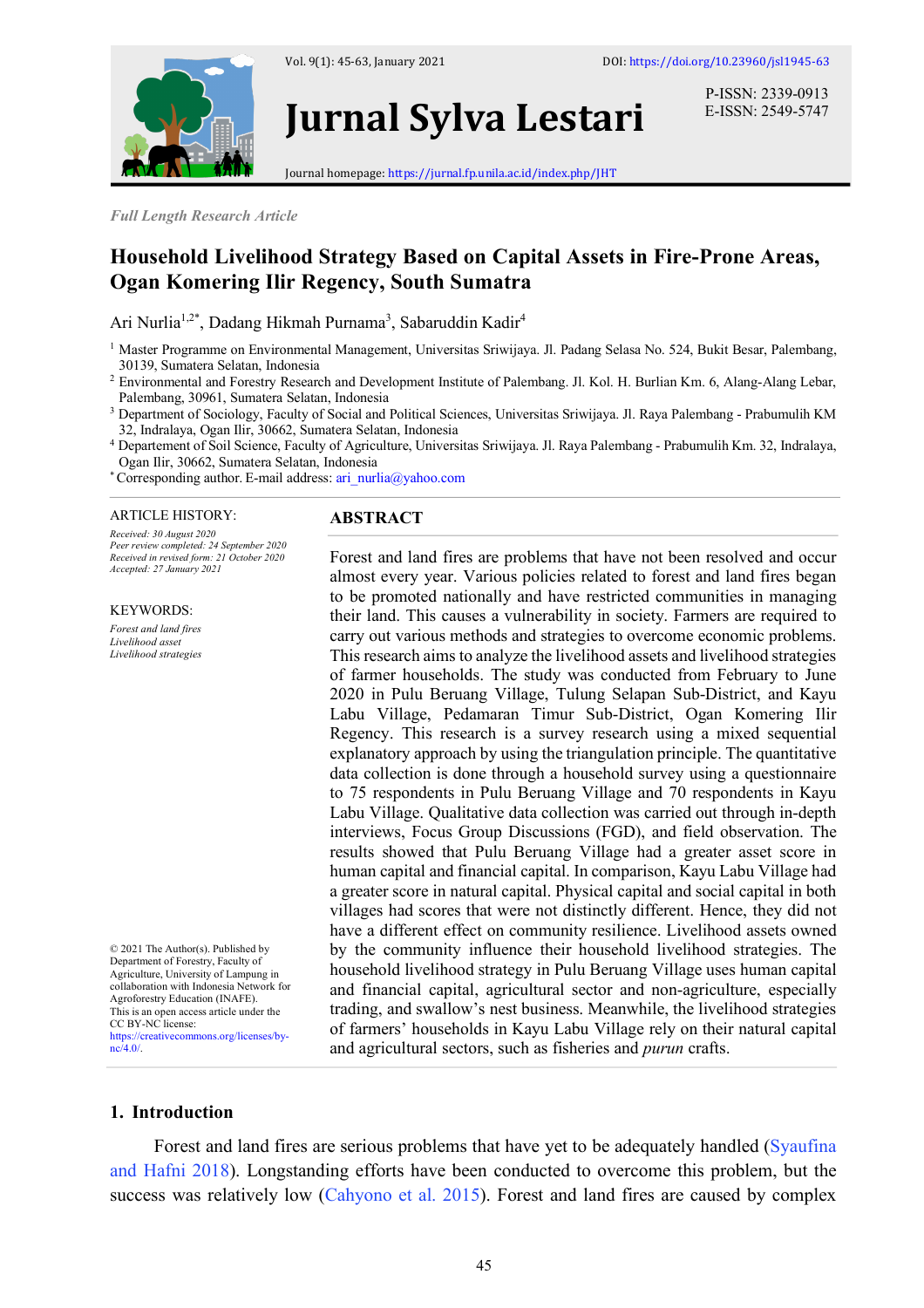multi-factors, including physical aspects (fuel and climate), ecology, socio-economic and anthropological culture of society, technology and institutional systems, forest and land management intensity, and silvicultural aspects (Akbar 2016). Forest fires are not natural disasters because most of the incidence of forest and land fires in Indonesia are caused by human factors (anthropogenic), especially those related to efforts to fulfill daily needs, plantation activities, and land conflicts (BNPB 2014; Budiningsih 2017; Sukarman 2017).

South Sumatra is one of the provinces that often experiences land fires with an average burned area of 3 thousand hectares each year. In 2015 and 2019, South Sumatra became the province with the most extensive fire area in Indonesia, reaching 646,298.80 ha in 2015 and 336,798 ha in 2019 (KLHK 2018; KLHK 2020). Ogan Komering Ilir Regency is a regency in South Sumatra Province with the highest fire hazard level and is very prone to forest and land fires (Dinas Kehutanan Provinsi Sumatera Selatan 2016). In the 2015 to 2019 period, Ogan Komering Ilir Regency became the district with the largest burned area and the largest number of hotspots in South Sumatra Province. Even in 2015, the burned land and forest in Ogan Komering Ilir Regency reached 377,333 ha with total hotspots of 16,008 hotspots (Dinas Kehutanan Provinsi Sumatera Selatan 2018), which cause a loss of IDR 53.81 billion (World Bank 2015).

Recurring forest and land fires have sparked the government to enforce the law. Prison sentences of up to 15 years and a fine of IDR 15 billion under Indonesian Law Number 41 of 1999 threaten people who do not comply with the regulation. The prohibition of managing land by burning has affected people's livelihood systems. The use of fires in land clearing for rice plantation and rubber plantation rejuvenation is difficult to leave behind (Nurlia et al. 2018) because it is regarded as the most cost-effective, fastest, and easiest method to clear the land (Irwandi et al. 2016). Therefore, the implementation of forest and land fire policy has significant effects on farmers' livelihood. As the smallest social unit in society, every household must be able to cope with and adapt to the new paradigm by implementing different livelihood strategies that can guarantee their livelihoods, which eventually might affect their livelihood resilience and vulnerability (Abdurrahim 2014).

Resilience is the system's capacity to absorb disturbances and reorganize when changes occur (Walker et al. 2004). Resilience can flexibly face various disturbances and shocks or crises and continue to survive above threatening vulnerabilities. The concept of resilience can help understand the factors that enable communities to protect their livelihoods from the adverse consequences of change (Speranza et al. 2014).

To survive, the community will make maximum use of the resources they have to meet their families' needs. The community will access the capital assets they have to obtain a sustainable livelihood strategy. Livelihood strategy is obtained by combining various assets and access to livelihoods that are owned. Based on the Sustainable Livelihood (SL) approach, farmer households have five livelihood capitals that affect their livelihood resilience. The five capitals are human capital, social capital, physical capital, financial capital, and natural capital (DFID 1999; Ellis 1999; Krantz 2001; Scoones 2015). The five capitals will influence the farmer's household livelihood strategy in the face of various vulnerabilities that occur. This study aims to analyze the livelihood assets that can be owned and accessed by farmer households and to analyze the livelihood strategies of farmer households developed in relation to the livelihood assets they have.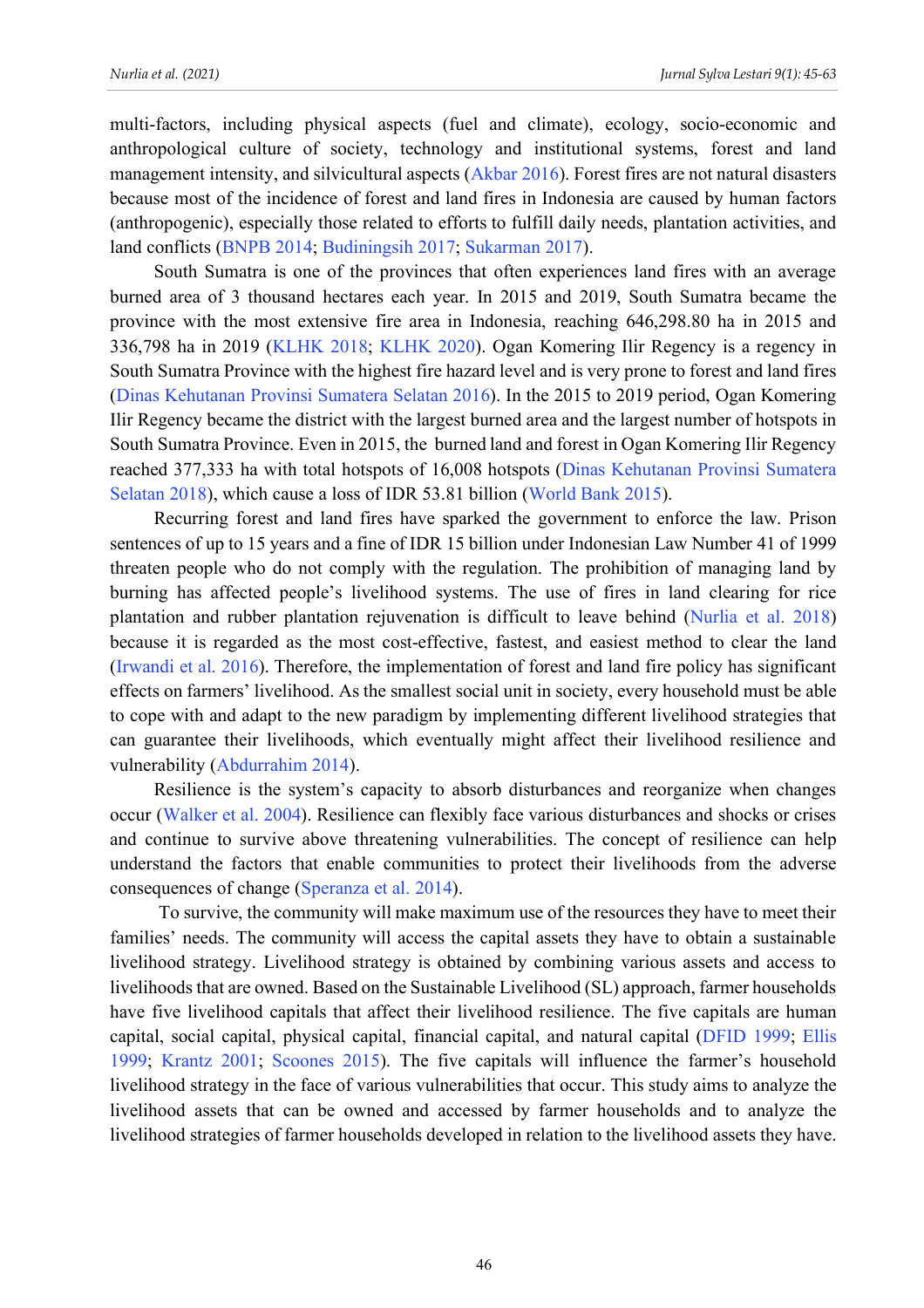#### **2. Materials and Methods**

### *2.1. The Study Area*

The research was conducted in Pulu Beruang Village, Tulung Selapan District, and Kayu Labu Village, Pedamaran Timur District, Ogan Komering Ilir (OKI) Regency. Village selection is based on fire vulnerability (occurrence and repetition) and accessibility for research of a village. The research was conducted for 5 (five) months, from February to June 2020.

Geographically, Pulu Beruang Village is located between 3°14'51.93" to 3°24'29.36" South Latitude and from  $105^{\circ}14'56.01"$  to  $105^{\circ}25'29.94"$  East Longitude, with an area is 6,767 ha. Meanwhile, Kayu Labu Village is geographically located between 3°28'10.36" to 3°36'51.31" South Latitude and from 105°11'53.28" to 105°21'52.27" East Longitude, with an area of 17,444 ha (**Fig. 1)**. The dominant land use in Pulu Beruang Village is rubber plantations, and land uses in Kayu Labu Village are oil palm plantations and rubber plantations.



**Fig. 1.** Map of the research location in Pulu Beruang Village and Kayu Labu Village.

#### *2.2. Methods*

The research was conducted using a mixed-method (quantitative and qualitative approaches). The mixed approach used is the explanatory sequential mixed approach, as explained by (Cresswell 2016). Both approaches aim to enrich the quantitative data and better understand the social phenomena (Singarimbun 2008). In practice, this approach is carried out using the triangulation principle. According to Neuman (2013), the use of the triangulation approach allows analysis from various points of view and improves analysis accuracy. The application of the triangulation approach in this study was carried out on three aspects of the study, namely: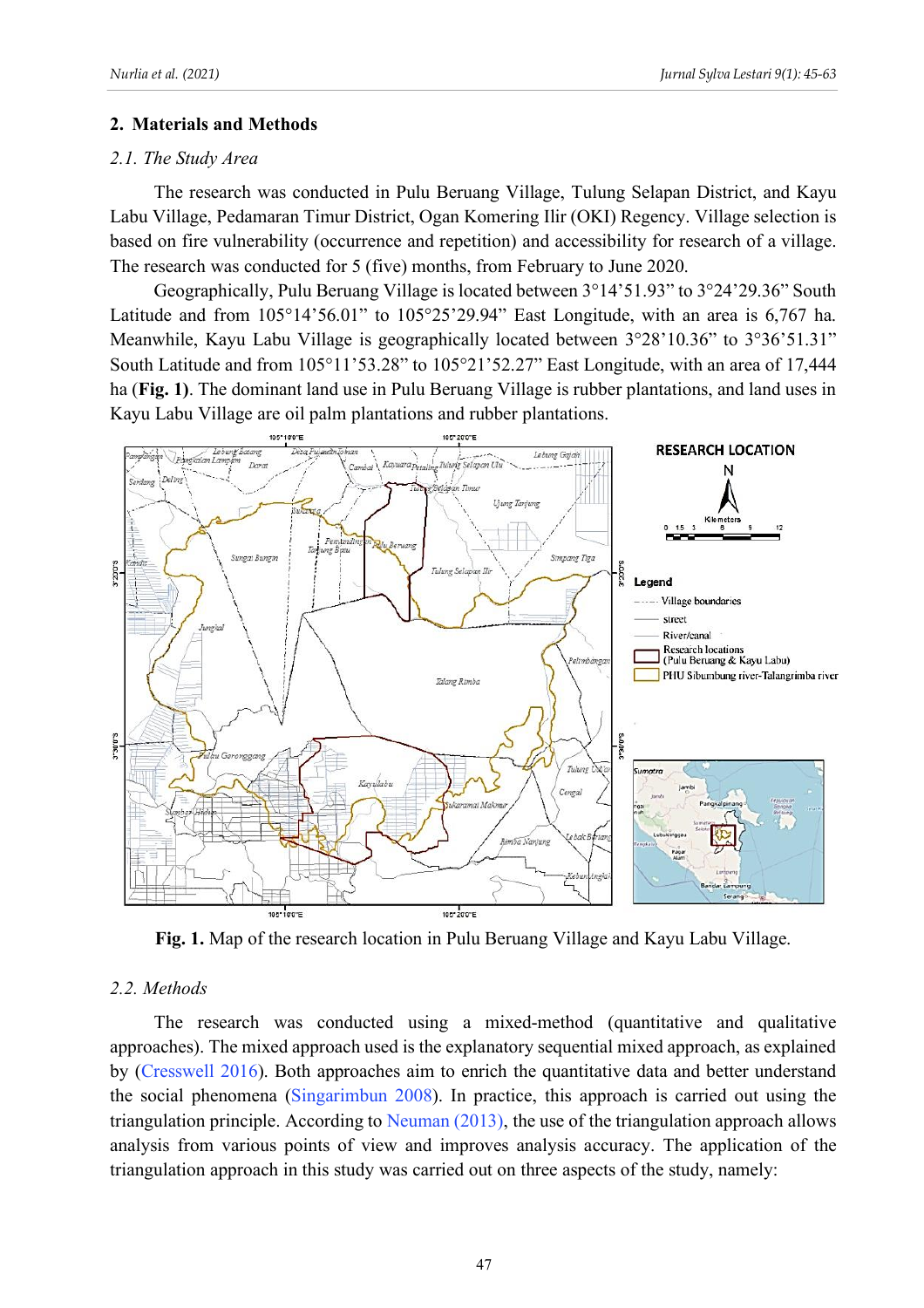- 1. The research analysis was carried out on three livelihood aspects, namely assets-accessactivities.
- 2. The data collection unit consists of three different units, namely respondents, informants, and groups.
- 3. Methods or techniques of data collection were carried out using a triangular approach, namely, interviews, examinations, and observations.

#### *2.3. Research Population and Sample Respondent*

Respondents in the current study were household-based. The total household in the two villages was 331 households in Pulu Beruang and 240 households in Kayu Labu, consecutively. The number of respondents was determined using a formula of Krejcie and Morgan (1970) as follows:

$$
n = \frac{N\chi^2 P(1-P)}{(N-1)d^2 + \chi^2 P(1-P)}
$$

where  $n =$  sample size (respondents),  $N =$  population size,  $P =$  proportion (opportunity function) of the population (0.5),  $d =$  prediction error (error rate) (10%),  $\chi^2 =$  chi-squared for degrees of freedom (3.84; assuming 95% reliability level and 1 degree of freedom).

Based on Krejcie and Morgan (1970) formula, then the number of respondents in Pulu Beruang Village was 75 respondents, and the number of respondents in Kayu Labu Village was 70 respondents.

#### *2.4. Data Collection and Analysis*

Quantitative data collection was conducted through a household survey using a questionnaire to 75 respondents in Pulu Beruang Village and 70 respondents in Kayu Labu Village. The respondents were determined by simple random sampling without replacement.

Qualitative data collection was carried out through in-depth interviews with household representatives from all groups, village heads, village officials, community leaders, and traditional leaders. Focus Group Discussions (FGD) were conducted to validate the data that had been obtained as well as to deepen and perfect the data previously obtained.

Quantitative data analysis was carried out using scoring with the assumption that the more supportive an element was, the greater the score. The value of each capital asset was the average of the total score of the constituent indicators. To equalize the weight of the calculation and facilitate interpretation, the scoring results were converted into scores on a scale of one to ten (Wijayanti et al. 2016). Qualitative data analysis using a five-phase approach as explained by Yin (2011): (1) compilation, (2) dismantling, (3) reassembly, (4) interpretation, and (5) concluding. The research objectives, variables, operational definitions, indicators, and types of data used in the research are described more detail in **Table 1**.

### **3. Results and Discussion**

#### *3.1. Socio-Economic Characteristics of the Community*

The social characteristics of the community are information that must be known to obtain an overview of the socio-economic conditions of the community in an area. Socio-economic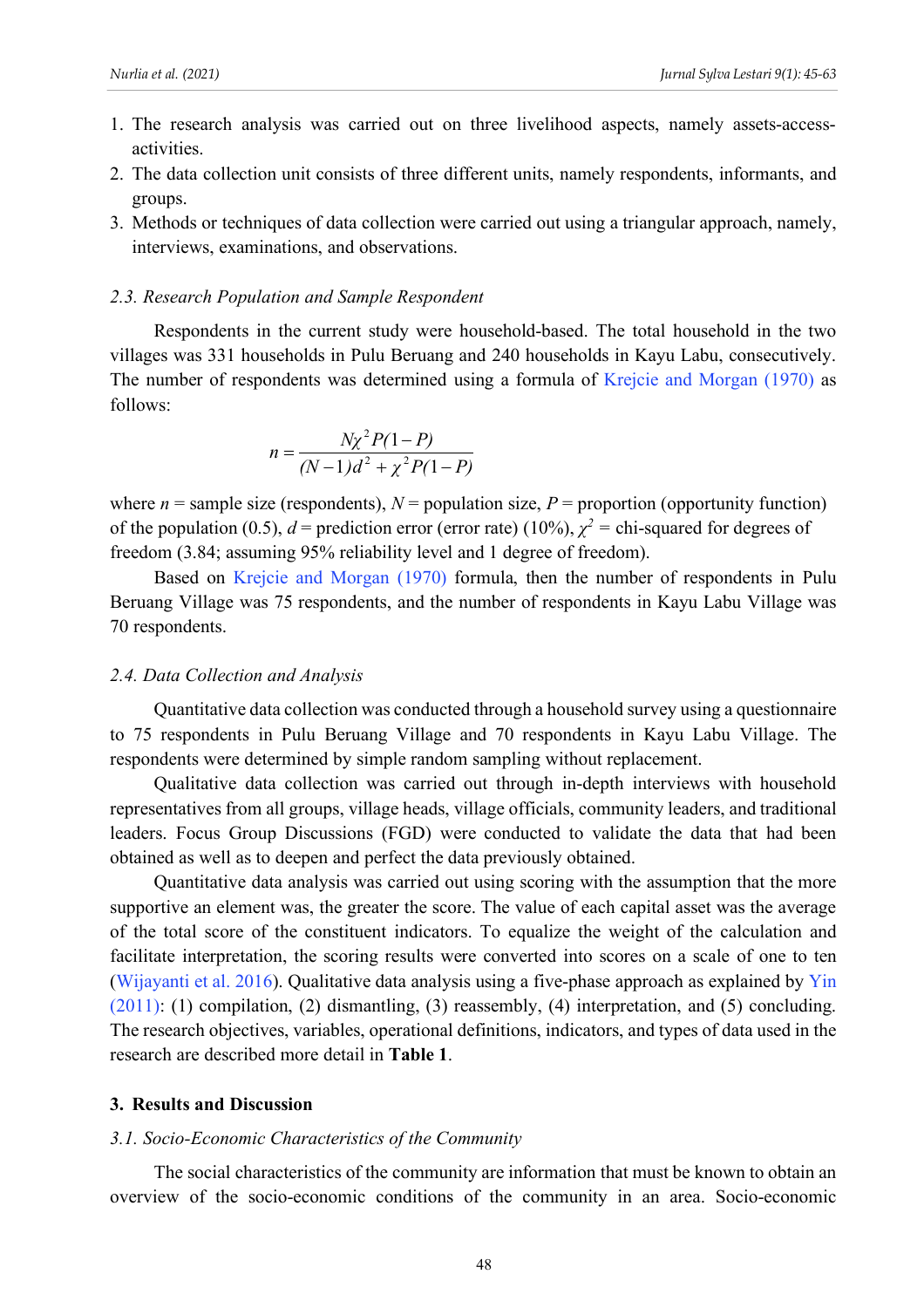characteristics are needed as initial information to identify research locations to prepare research activities. The socio-economic characteristics of the community in this research can be seen in **Table 2**.

| <b>Objectives</b>   | <b>Variables</b>  | <b>Operational Definitions</b>                                                                                                                                            | <b>Indicators</b>              | Data<br><b>Types</b> |  |
|---------------------|-------------------|---------------------------------------------------------------------------------------------------------------------------------------------------------------------------|--------------------------------|----------------------|--|
| Respondent          | Respondent        | The diversity profile of                                                                                                                                                  | Age                            | Ratio                |  |
| characteristics     | characteristics   | respondents (Soselisa et al. 2013)                                                                                                                                        | Education                      | Nominal              |  |
|                     |                   |                                                                                                                                                                           | The origin of a<br>population  | Nominal              |  |
|                     |                   |                                                                                                                                                                           | Number of family<br>dependents | Ratio                |  |
|                     |                   |                                                                                                                                                                           | Income                         | Ratio                |  |
| Livelihood asset    | Human capital     | The ability of a person to gain                                                                                                                                           | Education                      | Ordinal              |  |
| ownership           |                   | better access to their living                                                                                                                                             | Work experience                | Ratio                |  |
|                     |                   | conditions (Wijayanti et al. 2016)                                                                                                                                        | Working productive age         | Ratio                |  |
|                     |                   |                                                                                                                                                                           | Health                         | Ordinal              |  |
|                     | Financial capital | Financial sources that can be                                                                                                                                             | Income                         | Ratio                |  |
|                     |                   | used and utilized by the                                                                                                                                                  | Savings                        | Nominal              |  |
|                     |                   | community in achieving their                                                                                                                                              | Debt                           | Nominal              |  |
|                     |                   | livelihood goals, which include                                                                                                                                           | Aid                            | Ordinal              |  |
|                     |                   | reserves or supplies, either                                                                                                                                              |                                |                      |  |
|                     |                   | owned by themselves or financial                                                                                                                                          |                                |                      |  |
|                     |                   | institutions as well as in the form<br>of a regular flow of funds (DFID                                                                                                   |                                |                      |  |
|                     |                   | 1999)                                                                                                                                                                     |                                |                      |  |
|                     | Natural capital   | Capital obtained from nature or                                                                                                                                           | Land tenure                    | Ordinal              |  |
|                     |                   | the environment, either                                                                                                                                                   | Water sources                  | Nominal              |  |
|                     |                   | renewable or non-renewable                                                                                                                                                | Fuel                           | Nominal              |  |
|                     |                   | resources (DFID 1999)                                                                                                                                                     | <b>Environmental services</b>  | Ordinal              |  |
|                     | Physical capital  | Basic infrastructure and other                                                                                                                                            | Facilities and                 |                      |  |
|                     |                   | facilities owned and built to                                                                                                                                             | Infrastructure                 |                      |  |
|                     |                   | support community livelihood                                                                                                                                              | Transportation                 | Ordinal              |  |
|                     |                   | processes (Wijayanti et al. 2016)                                                                                                                                         | Working tool                   |                      |  |
|                     |                   |                                                                                                                                                                           | Accessibility                  |                      |  |
|                     | Social capital    | Social resources that are useful                                                                                                                                          | Organization                   |                      |  |
|                     |                   | and used by the community to                                                                                                                                              | Participation                  |                      |  |
|                     |                   | achieve their livelihood goals                                                                                                                                            | Mutual cooperation             | Ordinal              |  |
|                     |                   | (DFID 1999)                                                                                                                                                               | Kinship relations              |                      |  |
|                     |                   |                                                                                                                                                                           | Social network                 |                      |  |
| Livelihood strategy | On-farm           | Efforts to increase production yield per unit area through                                                                                                                |                                |                      |  |
|                     |                   | investment or increase in labor input, or seeking more land                                                                                                               |                                |                      |  |
|                     |                   | for cultivation (Wijayanti et al. 2016)                                                                                                                                   |                                |                      |  |
|                     | Off-farm          | Another alternative to off-farm or non-farm activities as a<br>means of fulfilling needs when the main livelihood is<br>deemed not possible to meet household livelihoods |                                |                      |  |
|                     | (diversification) |                                                                                                                                                                           |                                |                      |  |
|                     |                   | (Wijayanti et al. 2016)                                                                                                                                                   | Nominal                        |                      |  |
|                     | Migration         | Looking for a living in another                                                                                                                                           | Permanent Migration            |                      |  |
|                     |                   | place temporarily or permanently                                                                                                                                          | Circular/Commuting             |                      |  |
|                     |                   | and changing jobs (Wijayanti et<br>al. $2016$                                                                                                                             | Migration                      |                      |  |

|  |  |  | Table 1. Research objectives, variables, operational definitions, indicators, and types of data |
|--|--|--|-------------------------------------------------------------------------------------------------|
|  |  |  |                                                                                                 |

The average age of the population in the two villages was between 31 and 40 years, which is categorized as productive age. Age affects labor productivity because it is related to physical abilities (Ukkas 2017). This shows that the community is in the top condition in carrying out its activities.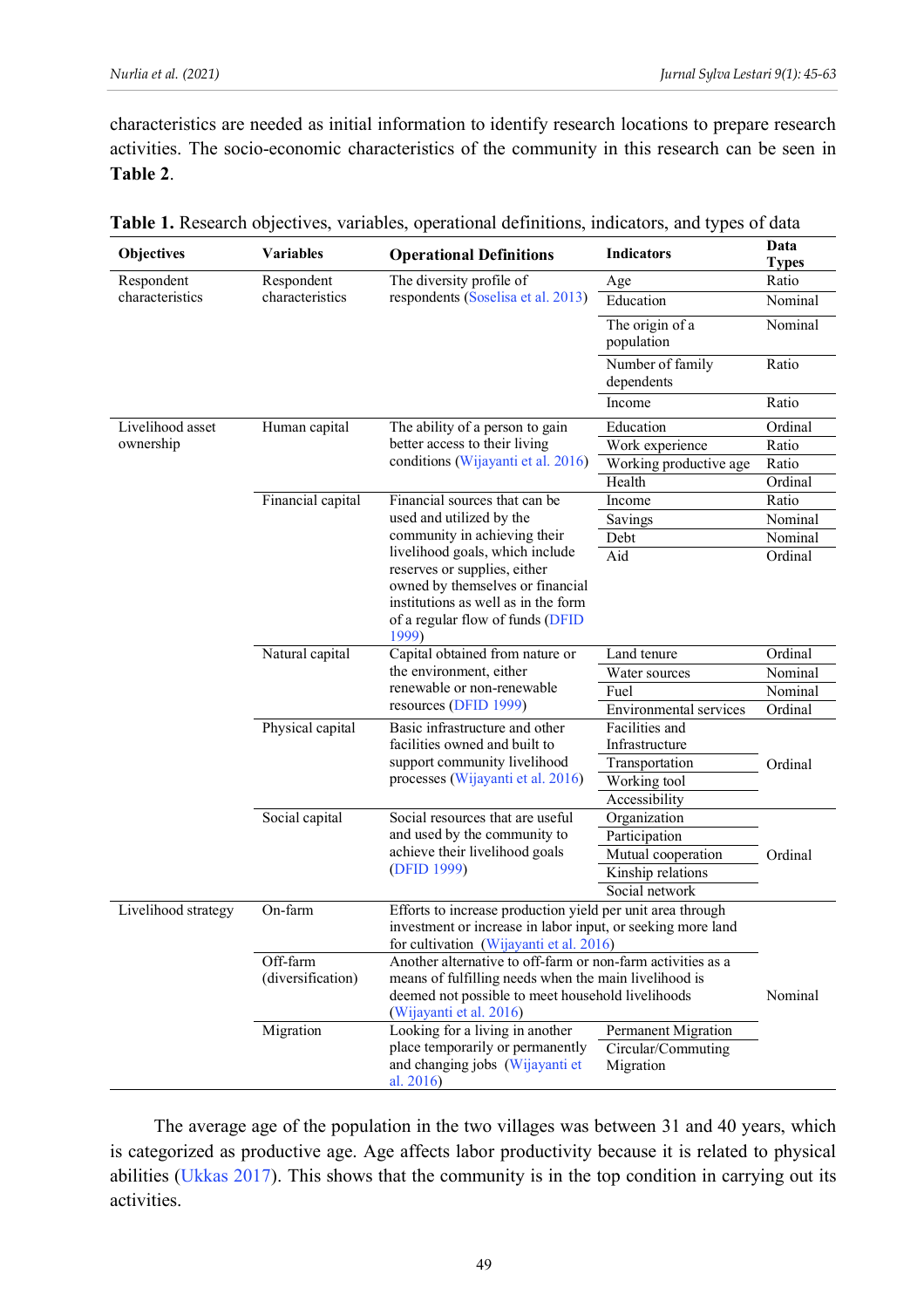| <b>Characteristics</b> | <b>Classification</b>                  | <b>Pulu Beruang</b> |                | <b>Kayu Labu</b> |                |
|------------------------|----------------------------------------|---------------------|----------------|------------------|----------------|
|                        |                                        | Freq                | Percentage (%) | Freq             | Percentage (%) |
| Age (years)            | $20 - 30$                              | 15                  | 20.00          | 9                | 12.86          |
|                        | $31 - 40$                              | 30                  | 40.00          | 28               | 40.00          |
|                        | $41 - 50$                              | 17                  | 22.67          | 14               | 20.00          |
|                        | 51-60                                  | 8                   | 10.67          | 11               | 15.71          |
|                        | >60                                    | 5                   | 6.67           | 8                | 11.43          |
| Education              | No education                           | $\overline{0}$      | 0.00           | 8                | 11.43          |
|                        | Elementary school<br>(SD)/equivalent   | 47                  | 62.67          | 32               | 45.71          |
|                        | Junior high school<br>(SMP)/equivalent | 17                  | 22.67          | 22               | 31.43          |
|                        | Senior high school<br>(SMU)/equivalent | 10                  | 13.33          | 7                | 10.00          |
|                        | College                                | 1                   | 1.33           | 1                | 1.43           |
| The origin of a        | Non-migrants                           | 58                  | 77.33          | 21               | 30.00          |
| population             | Immigrants                             | 17                  | 22.67          | 49               | 70.00          |
| Number of family       | $\leq$ 1                               | 17                  | 22.67          | 19               | 27.14          |
| dependents             | $2 - 3$                                | 45                  | 60.00          | 36               | 51.43          |
| (person or individual) | $4 - 5$                                | 13                  | 17.33          | 14               | 20.00          |
|                        | > 5                                    | $\boldsymbol{0}$    | 0.00           | 1                | 1.43           |
| Income                 | $\leq$ IDR 1,589,800                   | 22                  | 29.33          | 20               | 28.57          |
|                        | $>$ IDR 1,589,800                      | 53                  | 70.67          | 50               | 71.43          |

**Table 2.** Socio-economic characteristics of the community in Pulu Beruang and Kayu Labu Villages

Source: primary research data.

The average education in both villages was elementary level (SD). Education can affect people's ability to accept innovation. The higher a person's education level, the easier it will be to accept innovations (Slamet 2012).

The origin of the population could be divided into two: migrants and non-migrants. Migrants are people who came from outside the region but currently have settled and are part of the village community, while non-migrants were people who have lived in the village for generations. The results revealed that the two villages showed different social characteristics. Most of the people in Pulu Beruang Village were non-migrants, mainly the Selapan tribe, while in Kayu Labu Village, most of them (70%) are Javanese. The origin of the population affected the cropping pattern of the community.

The average number of dependents in the two villages was 2-3 people per family. Family dependents can affect not only household expenses but also can be used as unpaid family labor (Sopamena 2019). Family members of a productive age can assist the head of the family in meeting his family's needs.

Poverty is described as a lack of income to meet the basic or minimum necessities of life, namely clothing, food, housing, education, and health (Mubyarto 2004). Based on the district/city poverty indicators in South Sumatra Province, it is known that the poverty line of Ogan Komering Ilir is IDR 1,589,800/household/month (BPS 2020). Current study results showed that most of the people in the two villages (70.67% in Pulu Beruang and 71.43% in Kayu Labu Village) lived above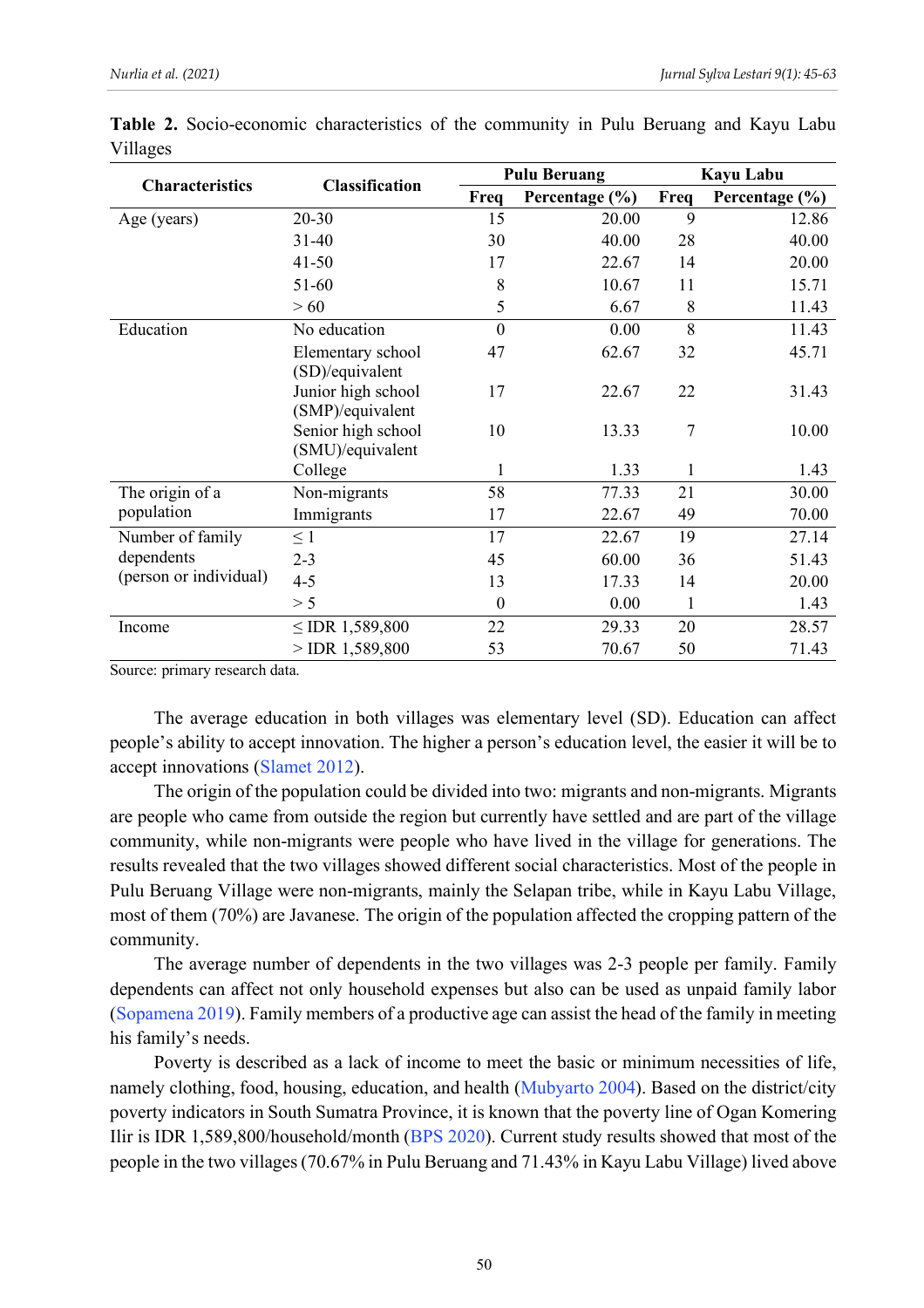the poverty line with an income higher than IDR 1,589,800. However, the average income of the community was still very low, with an average of IDR 2,000,000/people/month.

### *3.2. Farmers Livelihood Assets*

Livelihood assets studied in current research included material and social resources that humans use to carry out their livelihoods. Five forms of capital or so-called livelihood assets for livelihoods are human capital, financial capital and substitutes, natural capital, physical capital, and social capital (DFID 1999; Ellis 1999).

#### *3.2.1.Human capital*

Human capital is capital that is owned or exists in humans (DFID 1999). Human capital shows a person's ability to gain better access to their living conditions (Wijayanti et al. 2016). Human capital is the principal capital in livelihood assets needed to determine the community's livelihood strategies and an essential component in managing four other livelihood assets. The research result revealed that Pulu Beruang Village showed a greater human capital score than Kayu Labu Village (**Table 3**).

|                | Indicator              | <b>Score</b>        |           |
|----------------|------------------------|---------------------|-----------|
| N <sub>0</sub> |                        | <b>Pulu Beruang</b> | Kayu Labu |
|                | Education              | 5.57                | 4.89      |
| $\overline{2}$ | Work experience        | 4.19                | 2.83      |
| 3              | Working productive age | 6.67                | 7.38      |
| 4              | Health                 | 9.20                | 9.29      |
|                | Total                  | 25.62               | 24.38     |
|                | Average                | 6.41                | 6.10      |

**Table 3.** Human capital score

The average level of education in both villages was elementary school level, causing knowledge on and awareness of forest and land fires was still low. The level and quality of education determine the quality of Human Resources (Aini et al. 2018). Education affects people's knowledge and ability to accept innovation. Knowledge can influence people's perceptions in determining their household livelihood strategies.

Work experience relates to the length of time the community involved in work activities. The work experience score in Pulu Beruang Village was higher than that in Kayu Labu Village because most of the community has carried out their activities for generations, such as planting rubber and fishing. Most of the people in Kayu Labu Village were transmigrants who have just started farming in the village. Although most people already had experience in their area of origin, the different natural conditions where most of the land was peatland required them to adapt to current land conditions. The community in Kayu Labu Village uses peatland for both vegetable and fruit tree cultivation.

The labor in Kayu Labu Village had a greater score than that in Pulu Beruang Village. It was found that the workforces in Kayu Labu Village consisted of three people per family, while that was in Pulu Beruang Village consisted of two people per family. Labor assistance that comes from families can reduce labor costs because it is not calculated as expenses. This is in accordance with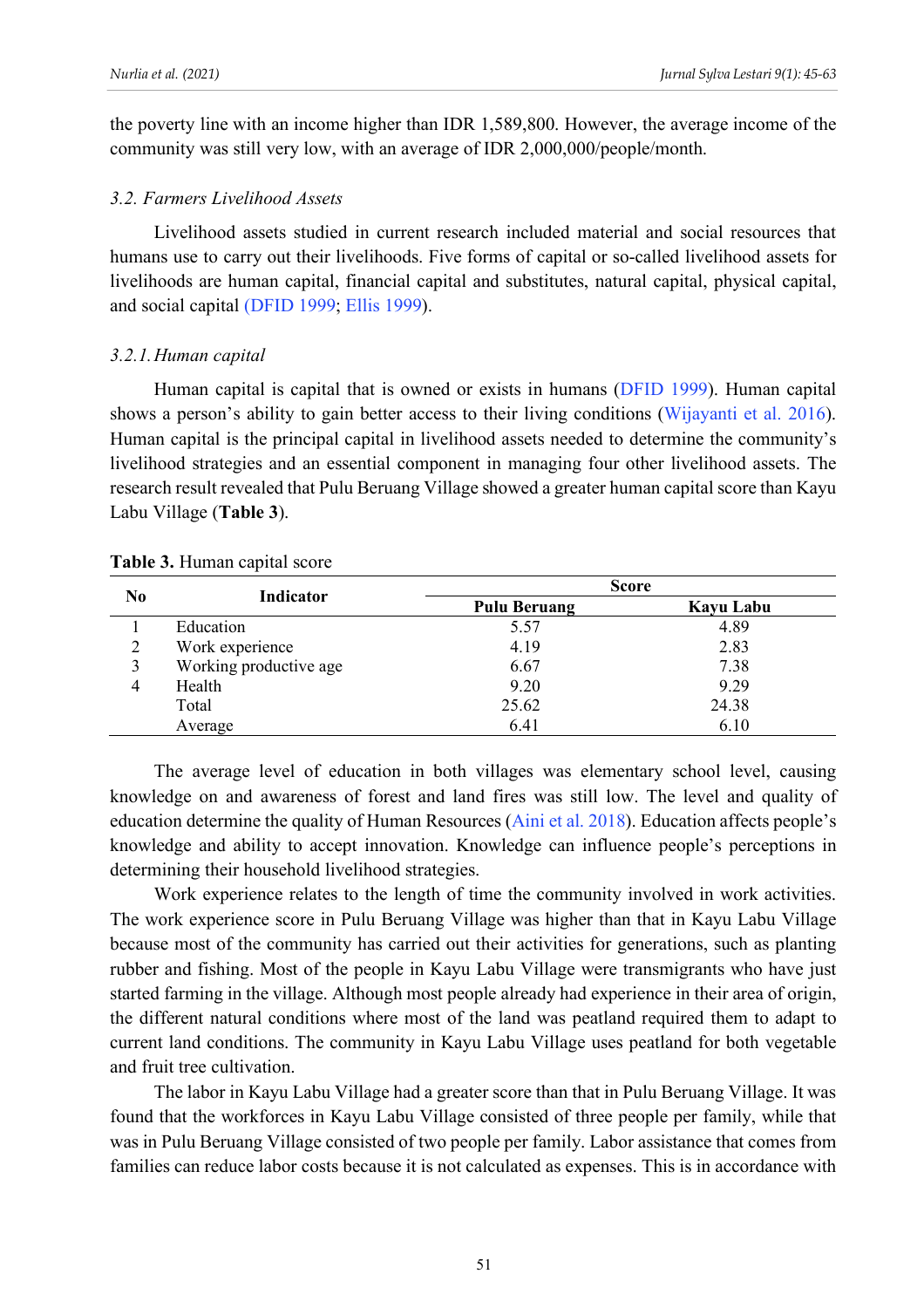the research results of Wijayanti et al. (2016), which stated that the more the number of productive family members who helped the farming business, the lower labor costs.

The health conditions of the people in the two villages were classified as very good, where most of the people in both locations stated that they were in good health and did not have dangerous diseases. This was also confirmed by health workers who were in both villages.

### *3.2.2.Financial capital*

Financial capital is capital that can be used to earn a living for a household. DFID (1999) stated that financial capital is financial resources that the community can use and utilize in achieving their livelihood goals, which include reserves or supplies, either owned by themselves or financial institutions, and in the form of a regular flow of funds.

The score of financial capital in Pulu Beruang Village was higher than that in Kayu Labu Village. The variable with the highest scores included income and aid variables (**Table 4**). The income in the two villages ranges between IDR 1,000,000 up to IDR 2,000,000, with the primary source of income for the community was farming, especially rubber, oil palm, and vegetables.

|                |           | <b>Score</b>        |                  |
|----------------|-----------|---------------------|------------------|
| N <sub>0</sub> | Indicator | <b>Pulu Beruang</b> | <b>Kayu Labu</b> |
|                | Income    | 6.72                | 4.74             |
|                | Savings   | 5.00                | 5.27             |
|                | Debt      | 5.87                | 6.07             |
| 4              | Aid       | 7.13                | 5.43             |
|                | Total     | 24.72               | 21.81            |
|                | Average   | 6.18                | 5.38             |

**Table 4.** Financial capital score

The people in Pulu Beruang Village had more diverse jobs than those in Kayu Labu Village. In Kayu Labu, besides agriculture, the community's primary source of income included fisheries and *purun* crafts. Meanwhile, in Pulu Beruang Village, besides agriculture, the community's income sources consisted of trading, swallow nests business, fishing, plantations, and mining. The more diverse sources of income in Pulu Beruang Village caused the community's income in Pulu Beruang Village to have a higher score than that of Kayu Labu Village.

Communities in both villages did not realize the importance of saving for urgent financial capital in the future. The people in Pulu Beruang Village were not used to saving either in the form of money, gold, or dry rubber. If there was an urgent need, they preferred to borrow financial capital from the rubber collectors. In return, they have to pay out the loan in the form of rubber products. In contrast, the people in Kayu Labu Village have started saving money and dry rubber. Saving in the form of dry rubber for the community was preferred because it was easier and faster to sell.

The community in both villages are still accustomed to borrowing money from rubber sap collectors for daily needs, farming capital, and urgent needs. The debt would be paid out by reducing the selling price of rubber. The community's habit of being in debt caused the community to have no bargaining position in determining the selling price of rubber. Community dependence on debt causes them to accept whatever the selling price of rubber.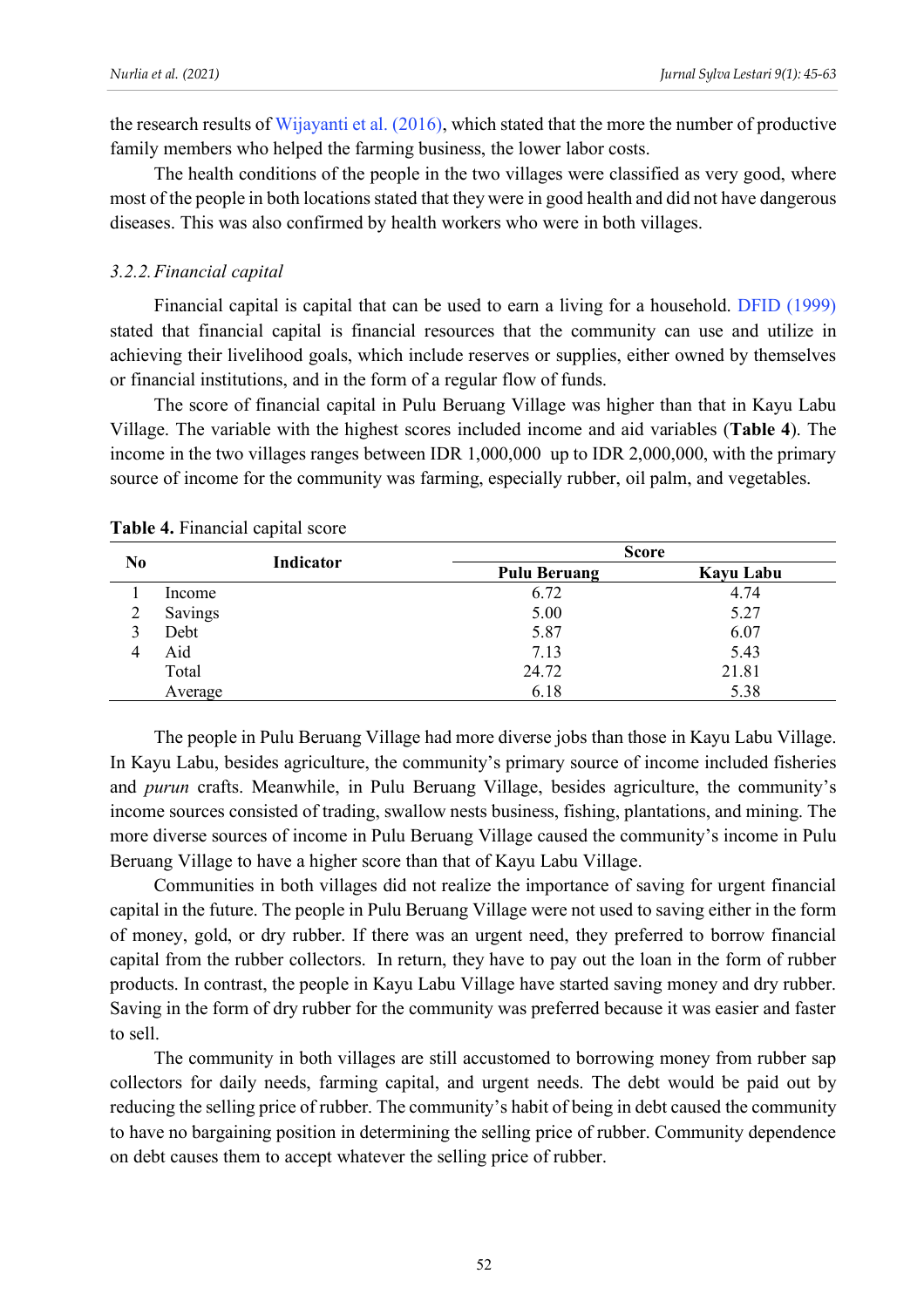The financial aid received by the community to date comes from government aid. Government financial aid widely received by the community in Pulu Beruang Village was called "*Program Keluarga Harapan*" which provided social aid to the poor for health and education. In addition, the South Sumatra Partnership Project Manager Unit (PMU) built ten wells that functioned as water sources mainly during the dry season. The assistance provided in Kayu Labu Village was how to support agricultural activities, such as Rice Product Facilities, the development of 1,100 ha rice fields, support for revitalizing livestock, and rewetting.

## *3.2.3.Natural capital*

Nature is an important factor in farmer households' livelihood capital, considering that the community in the two villages are farmers who rely on natural capital for their livelihood. Land tenure is the variable that plays a crucial role in natural capital. To be able to run a business, the most basic natural capital that a household must have is a piece of land. The term land tenure is used based on the theory of the concept of "access" (Ribot and Peluso 2003), where access is the ability to get benefits from objects, in this case, the island. In accordance with this view, land tenure is defined as access to land to be managed, which can be obtained by owning and rent, pawning, or profit-sharing. In this research, natural capital is land tenure, water sources, fuels, and environmental services, and their scores, as presented in **Table 5**.

| No | <b>Indicator</b><br><b>Pulu Beruang</b> |       | <b>Score</b>     |
|----|-----------------------------------------|-------|------------------|
|    |                                         |       | <b>Kayu Labu</b> |
|    | Land tenure                             | 3.47  | 3.57             |
|    | Water sources                           | 7.04  | 4.94             |
|    | Fuel                                    | 3.51  | 6.33             |
| 4  | Environmental services                  | 5.10  | 6.43             |
|    | Total                                   | 19.12 | 21.28            |
|    | Average                                 | 4.78  | 5.32             |

**Table 5.** Natural capital score

Farmers in both villages have an average of 2 ha of land with ownership right certificate issued either at the village level or at the sub-district level. The community could own the land because they bought or received an inheritance from their parents. In terms of agricultural water sources, farmers in Pulu Beruang Village used swallow wells for irrigation, while those in Kayu Labu Village still relied on precipitation (rain-fed agriculture). In addition, some farmers also relied on canals and creeks as water sources for their agriculture.

Nowadays, almost all people have been using gas for cooking. Very few people still used wood fuel in their daily lives. Only on certain occasions, such as big celebrations, people use wood fuel to cook. The shift in the fuel sources might also be related to the fact that wood fuels have been limited due to deforestation.

The utilization of environmental services in the two villages is only limited to the use of groundwater. There were 8 units of drilled wells in Pulu Beeruang, built using financial support from the government called Village Fund. Meanwhile, there were 9 drilled in Kayu Labu. However, most people widely used swallow wells for their daily consumption. Usually, people with fairly good financial conditions own swallow wells or drilled wells privately.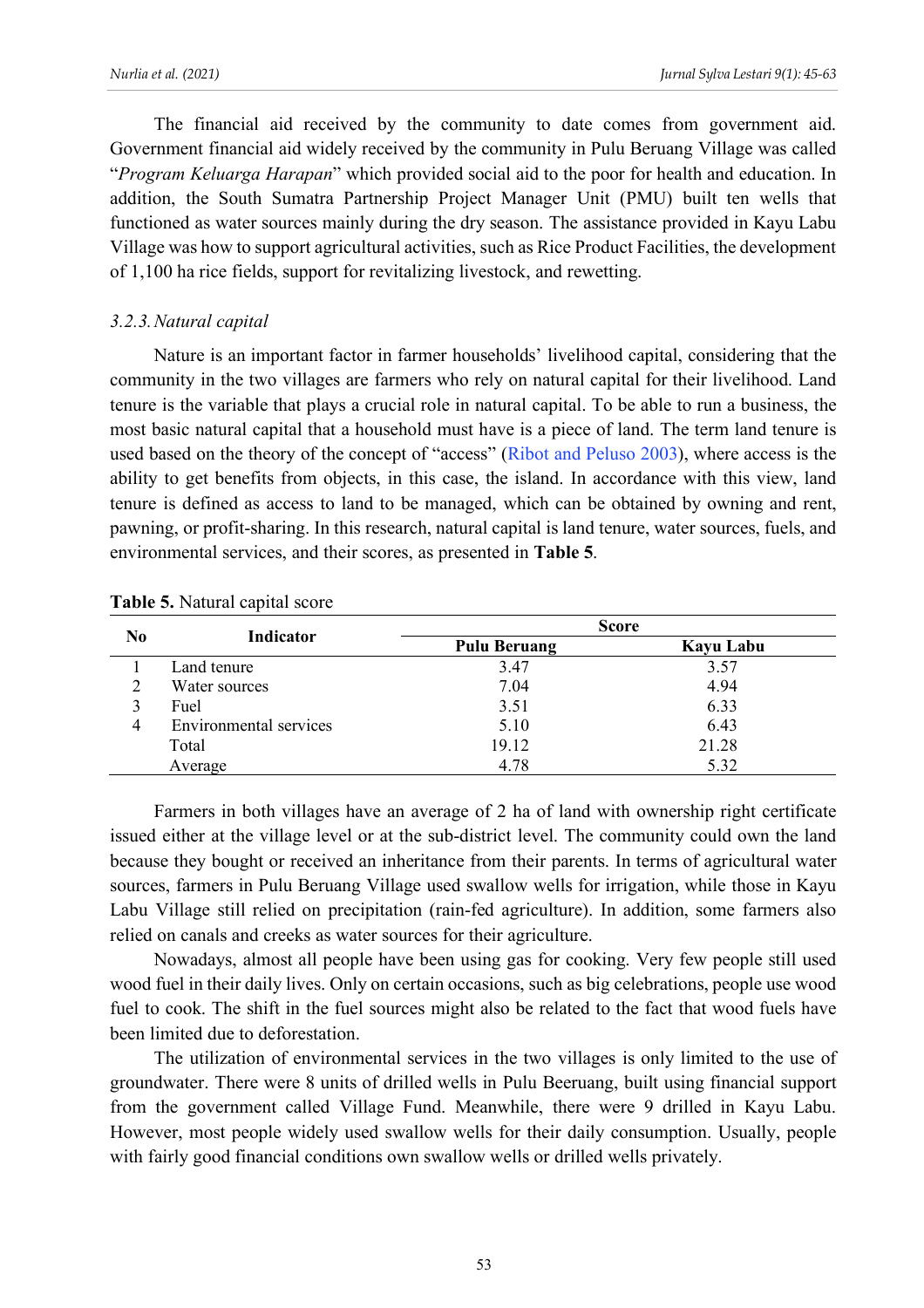## *3.2.4.Physical capital*

Physical capital is basic infrastructure and other facilities built to support the community's livelihood process (Wijayanti et al. 2016). Physical capital consists of two categories, namely (1) basic physical infrastructure that can meet basic needs and make households more productive, and (2) objects and equipment that can be used by households to produce (productive assets) or increase work productivity (Abdurrahim 2014). In this research, the basic physical infrastructure consisted of facilities and infrastructure, while the productive assets consisted of work tools and accessibility (**Table 6**).

|                |                               |                     | <b>Score</b> |
|----------------|-------------------------------|---------------------|--------------|
| N <sub>0</sub> | Indicator                     | <b>Pulu Beruang</b> | Kayu Labu    |
|                | Facilities and Infrastructure | 8.37                | 8.32         |
|                | Transportation                | 7.20                | 7.18         |
|                | Working tool                  | 9.53                | 9.14         |
| 4              | Accessibility                 | 7.49                | 6.93         |
|                | Total                         | 32.59               | 31.57        |
|                | Average                       | 8.15                | 7.89         |

**Table 6.** Physical capital score

The most basic physical capitals that must be owned by a household are a house and household assets. A house to live in is a basic necessity for a society. In general, most of the houses in the two villages(61.3% in Pulu Beruang Village and 80.0% in Kayu Labu Village) were wooden houses. These wooden houses were characterized by local architecture (Ogan Komering Ilir) and belonged to the indigenous people. People usually used the lower part of the house as a warehouse, and some even used it as a small shop. Unlike the migrants such as those in the Hamlet (*Dusun*) 5 Senasih Mulya, Kayu Labu Village, the houses were one-story houses with most of the building materials being wood, especially for the walls. The difference in the shape of the house was due to cultural differences in each hamlet. Most of the house ownership was personally owned by farmers, and the rest were either inherited from the parents, rent, or family house.

The means of transportation owned by most people in the two villages were motorcycles to support their mobility. Some considered expensive assets, such as cars and laptops, were only owned by a small proportion of households, especially those with high incomes. In Kayu Labu Village, electronics goods ownership was still limited because electricity was not available, especially in the Hamlet 5 Senasih Mulya.

Working tools are one of the tools needed to support the implementation of community livelihood strategies. Most community members have fully realized that their activities to fulfill their livelihoods would be hampered without being supported by appropriate and enough working tools. Unfortunately, not all working tools were personally owned by the community, especially heavy equipment such as a tractor. Therefore, the Local Office of Agriculture provided heavy equipment, which was managed by the village government.

## *3.2.5.Social capital*

Social resources are generally intangible and are not easy to measure, but they are beneficial to society (DFID 1999). Amalia et al. (2015) defined social capital as the availability of networks that can be used to increase the resilience of a community. The social capital assessed in this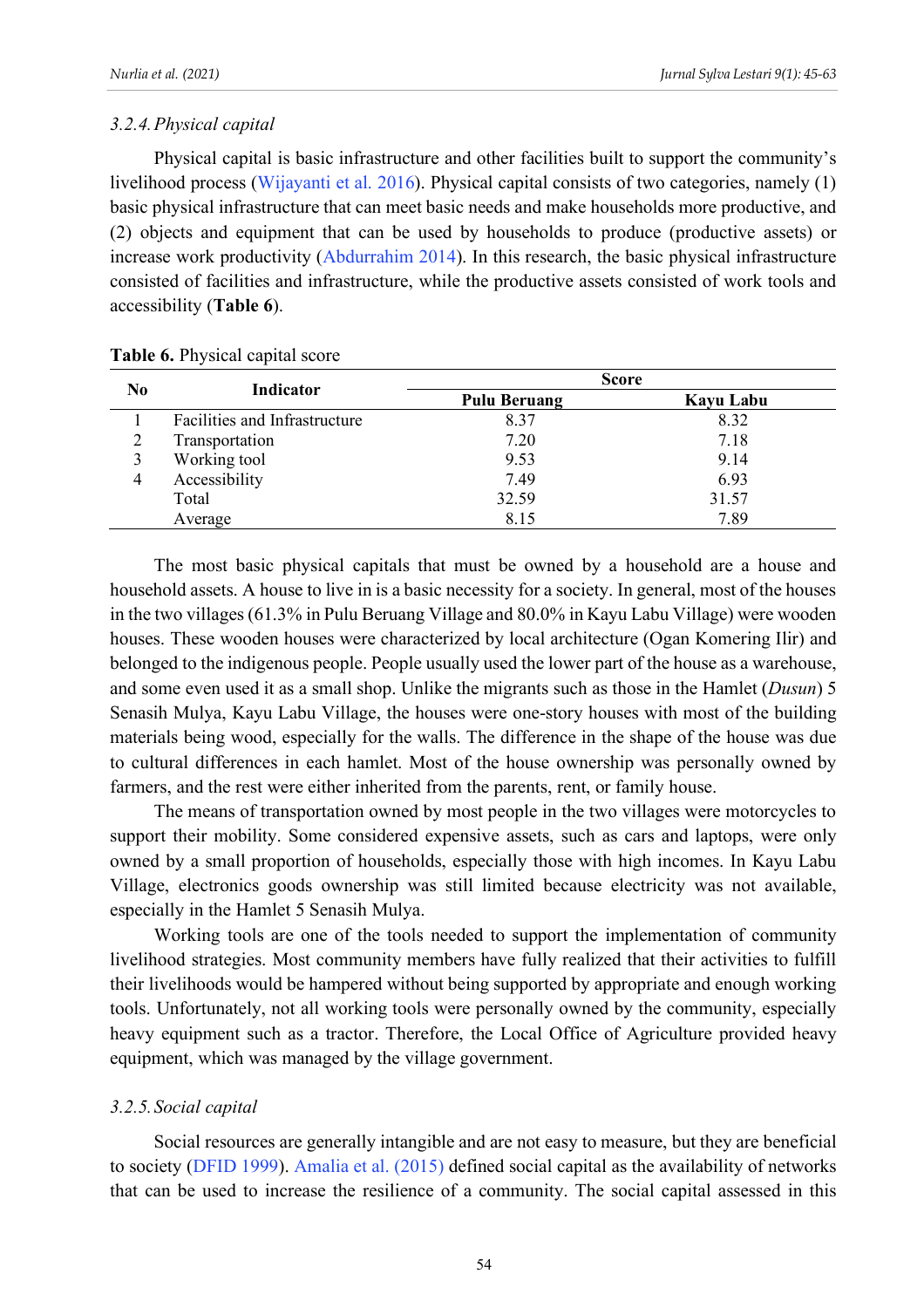research was the existing organization, such as village institutions and farmer groups, participation, cooperation, kinship, and social networks (**Table 7**). Kayu Labu Village had a higher score (7.63) on social capital than Pulu Beruang Village (7.24).

|                |                    |                     | <b>Score</b> |
|----------------|--------------------|---------------------|--------------|
| N <sub>0</sub> | <b>Indicator</b>   | <b>Pulu Beruang</b> | Kayu Labu    |
|                | Organization       | 7.47                | 6.53         |
|                | Participation      | 7.33                | 7.43         |
|                | Mutual cooperation | 5.60                | 7.07         |
| 4              | Kinship            | 9.10                | 9.07         |
|                | Social network     | 8.67                | 6.08         |
|                | Total              | 38.17               | 36.19        |
|                | Average            | 7.63                | 7.24         |

**Table 7.** Social capital composing variables and scores

The community membership and activeness in the existing institutions in Pulu Beruang Village were still low. An organization related to the new agricultural sector was formed in 2019, namely the Puber Mandiri Pangan community group. On the other hand, farmer groups were not found in Pulu Beruang Village. Busyness at work and physical conditions (fatigue) made people unable to be active in organizations.

In contrast, a higher score (7.43) of membership and level of community participation in Kayu Labu Village indicated a high activity and participation of the community in the existing organization, especially in farmer groups. The main reason was because the farmers could benefit from the existence of farmer groups, which eventually would improve community resilience to disturbances.

The current study also revealed that mutual cooperation and kinship showed a high score in both villages (**Table 7**). Social habits of society, such as religious ceremonies, wedding ceremonies, were still very strong and well preserved in the community. In addition, the high score of kinship (9.10 in Pulu Beruang and 9.07 in Kayu Labu) showed that the community in both villages also still had very strong social ties.

The social networks assessed in this research focused on the use of cell phones and internet. The results showed that most people had used cell phones in their daily lives. Apart from being a means of communication, cell phones are also assets to support their livelihood activities, such as selling agricultural products and communicating between traders and co-workers. However, there were still people who had not used cellphones yet, especially those in the Hamlet 5 Senasih Mulya, because they were still constrained by the availability of cell phone networks and signals.

The internet had been widely used in Pulu Beruang Village. People used it for social media and searching for information from outside. Although far from the district city center, Pulu Beruang Village was easier to reach and had better access than Kayu Labu Village. In contrast, the use of internet in Kayu Labu Village was still limited as the available networks and signals were lack.

## *3.2.6.Livelihood assets owned and can be accessed by farmer households*

The score of household livelihood assets in each village varied depending on the scores of human capital, financial capital, natural capital, physical capital, and social capital. The results showed that Pulu Beruang Village had a higher total score of livelihood assets (33.15) than Kayu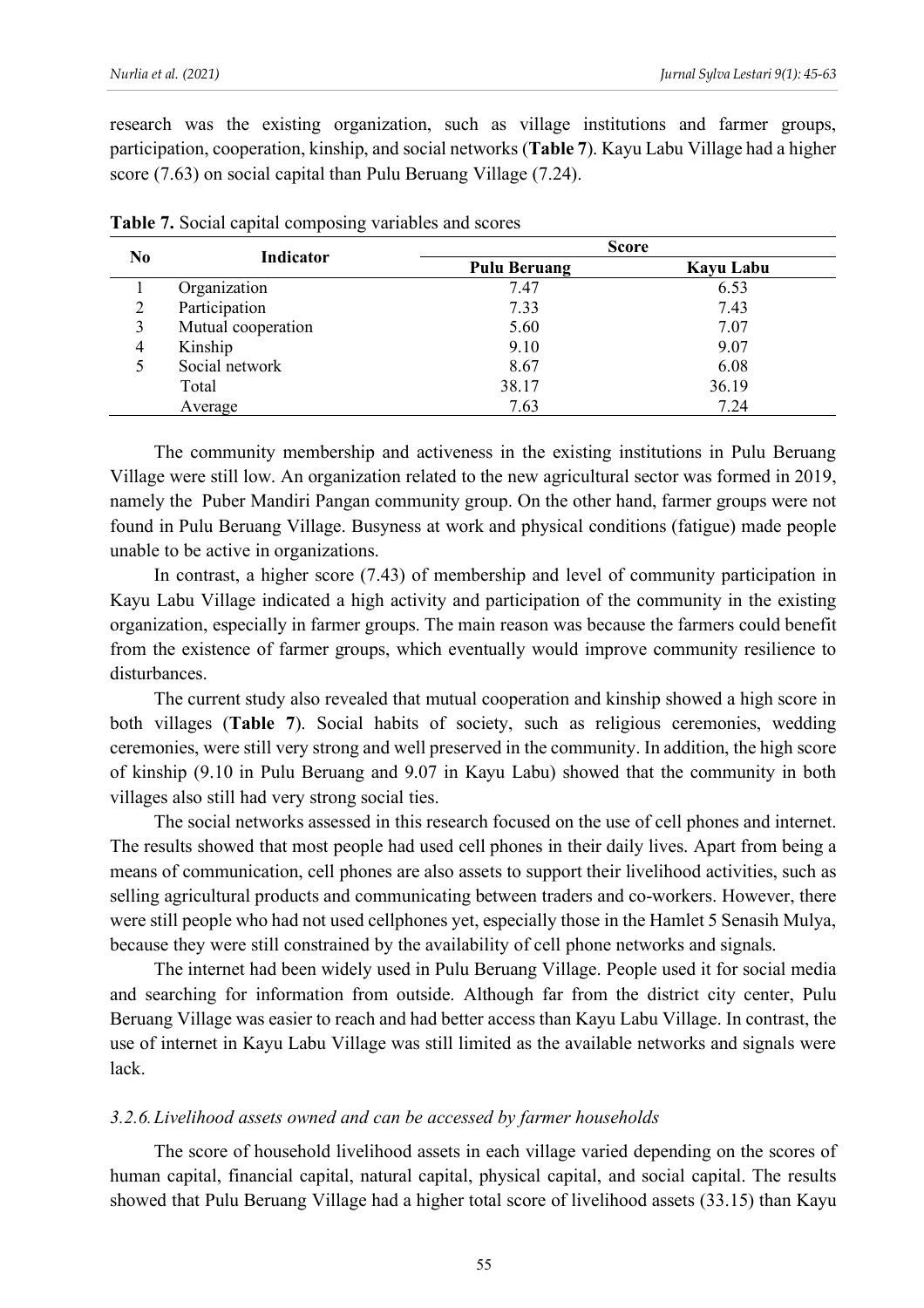Labu Village (32.00) (**Table 8**). The current study showed that households in Pulu Beruang Village had higher scores on the human capital, financial capital, physical capital, and social capital. In comparison, those in Kayu Labu Village showed higher natural capital scores.

|    |                           | <b>Score</b>        |           |
|----|---------------------------|---------------------|-----------|
| No | <b>Livelihood Capital</b> | <b>Pulu Beruang</b> | Kayu Labu |
|    | Human capital             | 6.41                | 6.10      |
|    | Financial capital         | 6.18                | 5.38      |
|    | Natural capital           | 4.78                | 5.32      |
| 4  | Physical capital          | 8.15                | 7.97      |
|    | Social capital            | 7.63                | 7.24      |
|    | Total                     | 33.15               | 32.00     |

**Table 8.** Asset score of household livelihoods in Pulu Beruang and Kayu Labu Villages

The relationship and linkages of each capital in both villages were then analyzed, and the asset pentagons were presented in **Fig. 2**. The asset pentagon showed that households in the two villages had different patterns of linkages among capital assets. The fact that human capital and financial capital in Pulu Beruang Village had a greater score than those in Kayu Labu Village showed that livelihood strategies in Pulu Beruang Village were more diverse than those in Kayu Labu.



**Fig. 2.** The pentagon assets in Pulu Beruang Village and Kayu Labu Village.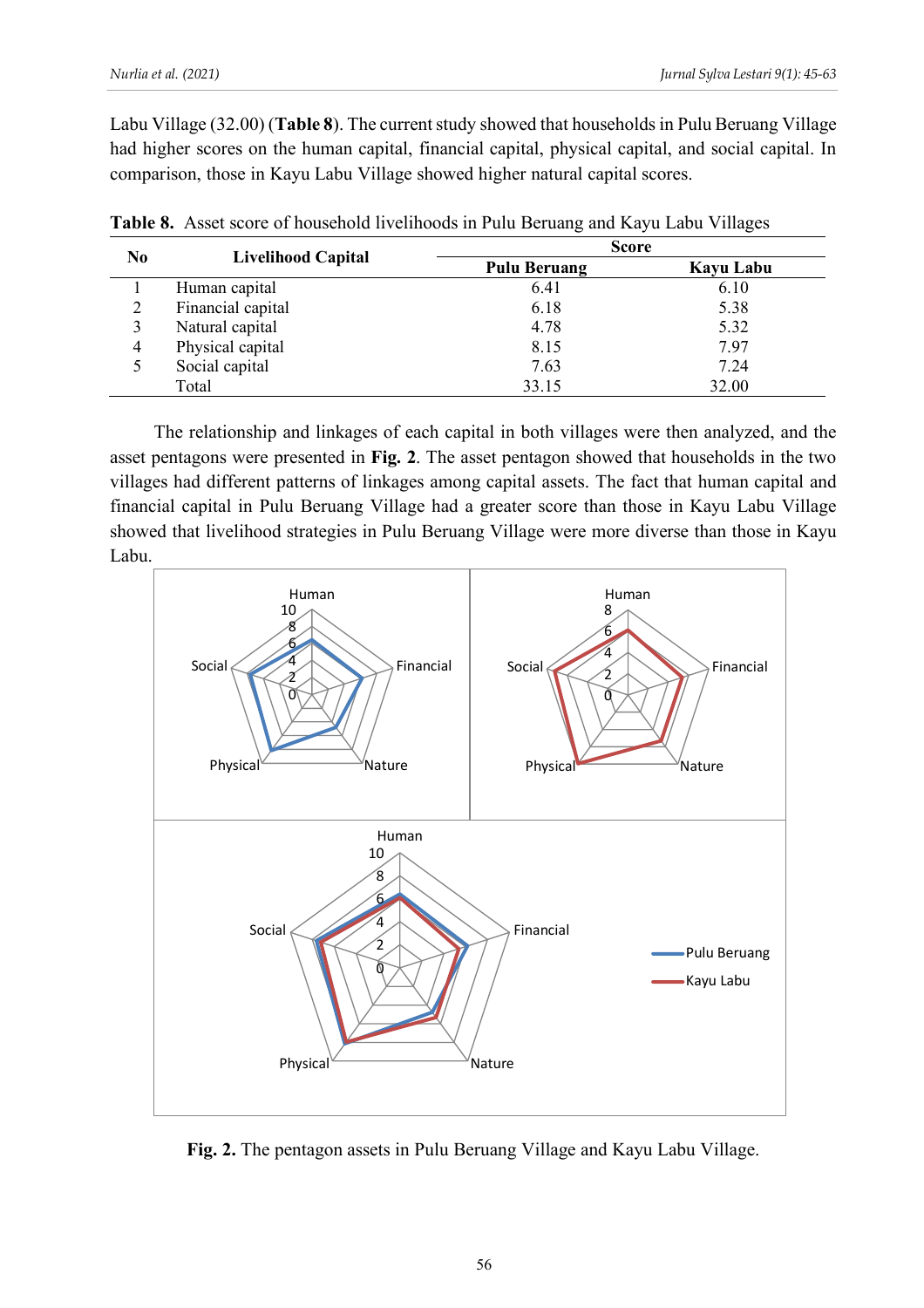Households in Kayu Labu Village had a high score on the natural capital. It showed that people in Kayu Labu Village had a high dependence on natural capital. They used the available land (mineral and peat) for farming. In addition, people were also engaged in both fisheries and *purun* crafts.

The fact that the physical capital and social capital scores in the two villages were not much different showed that these two capitals exerted similar effects on community resilience to disturbances. Having different strengths of dependence on each capital and different strengths of interlinkages among capitals encouraged communities to combine their assets to develop livelihood strategies to strengthen their resilience to disruptions.

## *3.3. Farmers Household Livelihood Strategy Analysis*

Livelihood strategy analysis was carried out based on the analysis of assets and access to livelihoods discussed in the previous chapter. According to Ellis (1999), livelihood strategy consists of various livelihood activities in the community. Each livelihood strategy is implemented through multiple livelihood activities by every household member who can work. Chambers and Conway (1991) argued that every household from all social strata must strive to face and adapt to ecological vulnerabilities by maintaining or increasing the capacity of their livelihood assets and combining their own and accessible livelihood assets into various forms of livelihood strategies to sustain their livelihoods.

The analysis of farmer household livelihood strategies in this research used theory-based grouping described by Scoones (2015). The household livelihood strategies were classified into three groups, namely agriculture, diversification of non-agricultural livelihoods, and migration. The results are presented in **Table 9**.

|                            | <b>Score</b>        |           |
|----------------------------|---------------------|-----------|
| <b>Livelihood Strategy</b> | <b>Pulu Beruang</b> | Kavu Labu |
| On-farm (agriculture)      | 61.33               | 74.29     |
| Off-farm (diversification) | 26.67               | 25.71     |
| Migration                  | 12.00               | 0.00      |

**Table 9.** The scores of livelihood strategies in Pulu Beruang and Kayu Labu Villages

## *3.3.1. Agricultural sector*

Agriculture was the primary household livelihood strategy for the community in both villages. The community involved in the agricultural sector could be divided into two groups, namely groups of people who cultivated their land and groups of people who cultivated other people's land called agricultural laborers. Community groups with the status of agricultural laborers earn a profit-sharing system or wages.

The main livelihood strategy in the agricultural sector in both villages was to develop rubber plantations. Rubber was the community's main choice because it has been planted for generations. Easy maintenance and the relatively fast production made people choose rubber as their main crop to support their livelihood strategies. The tapped latex is sold once a week for IDR 4,500 to IDR 6,500/kg. According to the community, the rubber's selling price has been decreasing every year. Unfortunately, people did not have a bargaining position in determining the price. It occurred because most of the community has already been tied up in debt with collectors. Additionally, the quality of latex was still low because it contained impurities. The main difference between rubber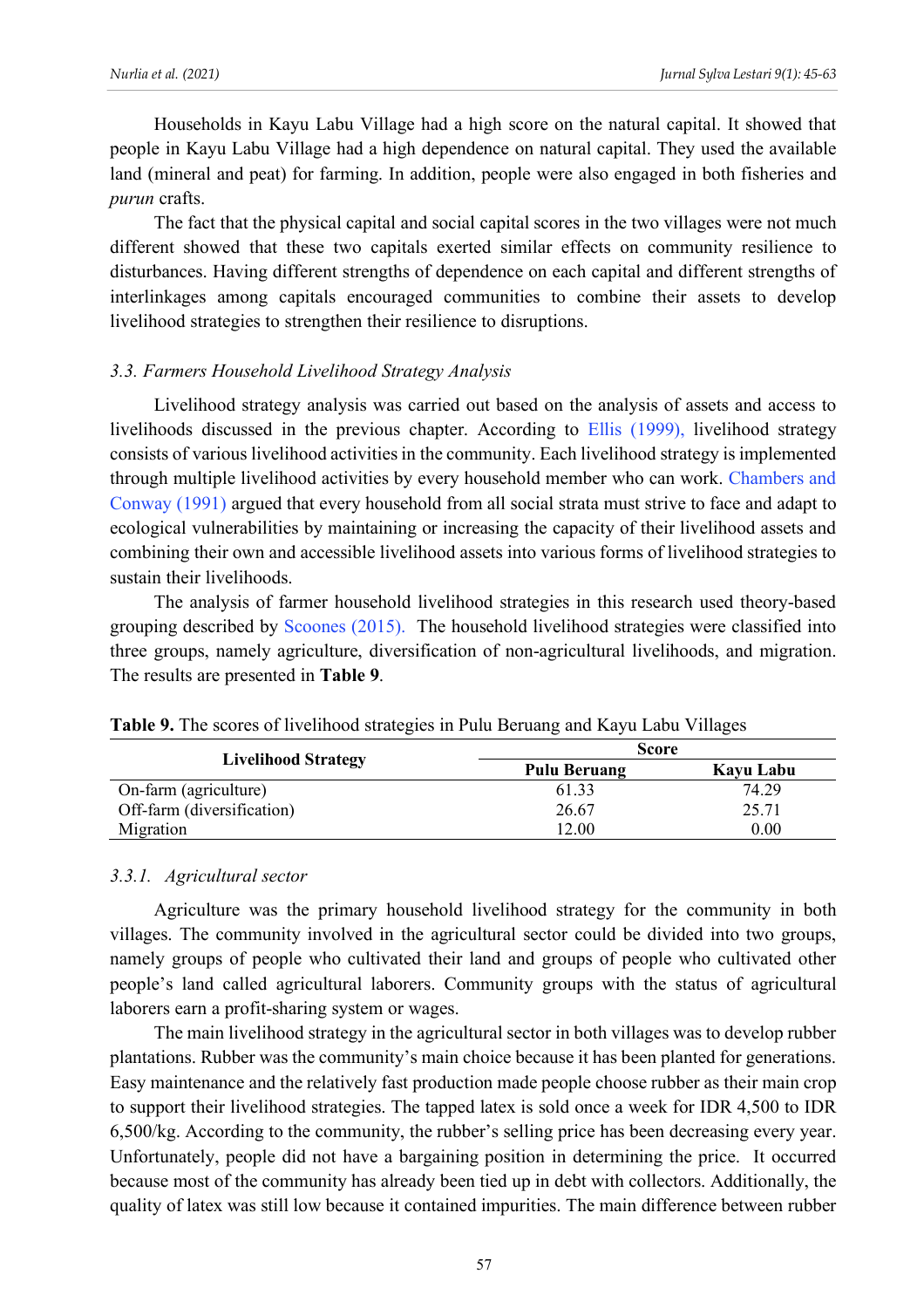farmers in Pulu Beruang Village and Kayu Labu Village was lying in the type of land being cultivated. Most of the rubber trees in Pulu Beruang Village has been planted on mineral soils, while those in Kayu Labu Village has been on peat soils.

Apart from rubber, the community has also planted oil palm since 2013. The oil palm farmers were members of existing palm oil companies. The income of oil palm farmers was dependent on the oil palm farmer cooperatives. The income earned from oil palm plantations was uncertain and could not be expected to meet daily needs.

Before land clearing by burning was prohibited, the community cultivated rice using *sono*r, especially during the dry season. However, *sonor* practices in Pulu Beruang Village have been discontinued since 2015, along with the implementation of a no-burning policy. Unlike in Pulu Beruang Village, the people in Kayu Labu Village are still cultivating paddy. Kayu Labu Village was chosen as a location for a new paddy field preparation program. It covered an area of 1,100 ha spreading over Hamlet 5 Senasih Mulya covering an area of 500 ha, and main hamlets (Hamlet 1 and Hamlet 2), covering an area of 600 ha.

The no-burning policy has affected the community's livelihood strategies, especially in the agricultural sector. Besides being unable to cultivate sonor rice in the dry season, the community also could not carry out land clearing and rejuvenate rubber trees because burning has been regarded as the easiest dan a cost-effective method of land clearing (Irwandi et al., 2016).

The fact that the implementation of a no-burning policy was not accompanied by any alternative land-clearing methods had disappointed communities. Therefore, some communities still practiced burning in land management. To avoid hotspot detection, the burning was carried out gradually where the plant biomasses were piled, called "*cumpuan*", scattering over several places in their agricultural fields. Usually, burning was carried out in the evening when the air temperature was relatively low, so it was relatively easy to control. One burning session was carried out on a maximum area of 0.25 ha. In addition, the community also prepared firebreaks before burning.

People in Pulu Beruang Village also stopped burning and temporarily suspended planting then adopted other strategies for their living. Meanwhile, people in Kayu Labu Village planted rubber, oil palm, and paddy. The government has supported land preparation through the District Agricultural Office who provided tractors. However, not all locations, especially those in remote areas, could be reached by tractors.

#### *3.3.2. Non-agricultural diversification*

Non-agricultural diversification is another alternative to agricultural activities as a means of fulfilling needs when the main livelihood is constrained to be able to fulfill household livelihoods (Wijayanti et al. 2016). The livelihood strategies that are mostly used in this group are in the fields of trade, fisheries, *purun* crafts, and swallow's nest business.

### *3.3.2.1. Trading*

Trading is one of the livelihood strategies that were mostly practiced in Pulu Beruang and Kayu Labu Villages. Activities in the trade sector consisted of grocery stores and food stalls. Most houses in Pulu Beruang Village were stilt houses, enabling people to adopt trading as an alternative strategy for livelihood. The stilt houses allow people to use the ground floor as a shop and the second floor to live. However, income from trading activities was uncertain. The profit obtained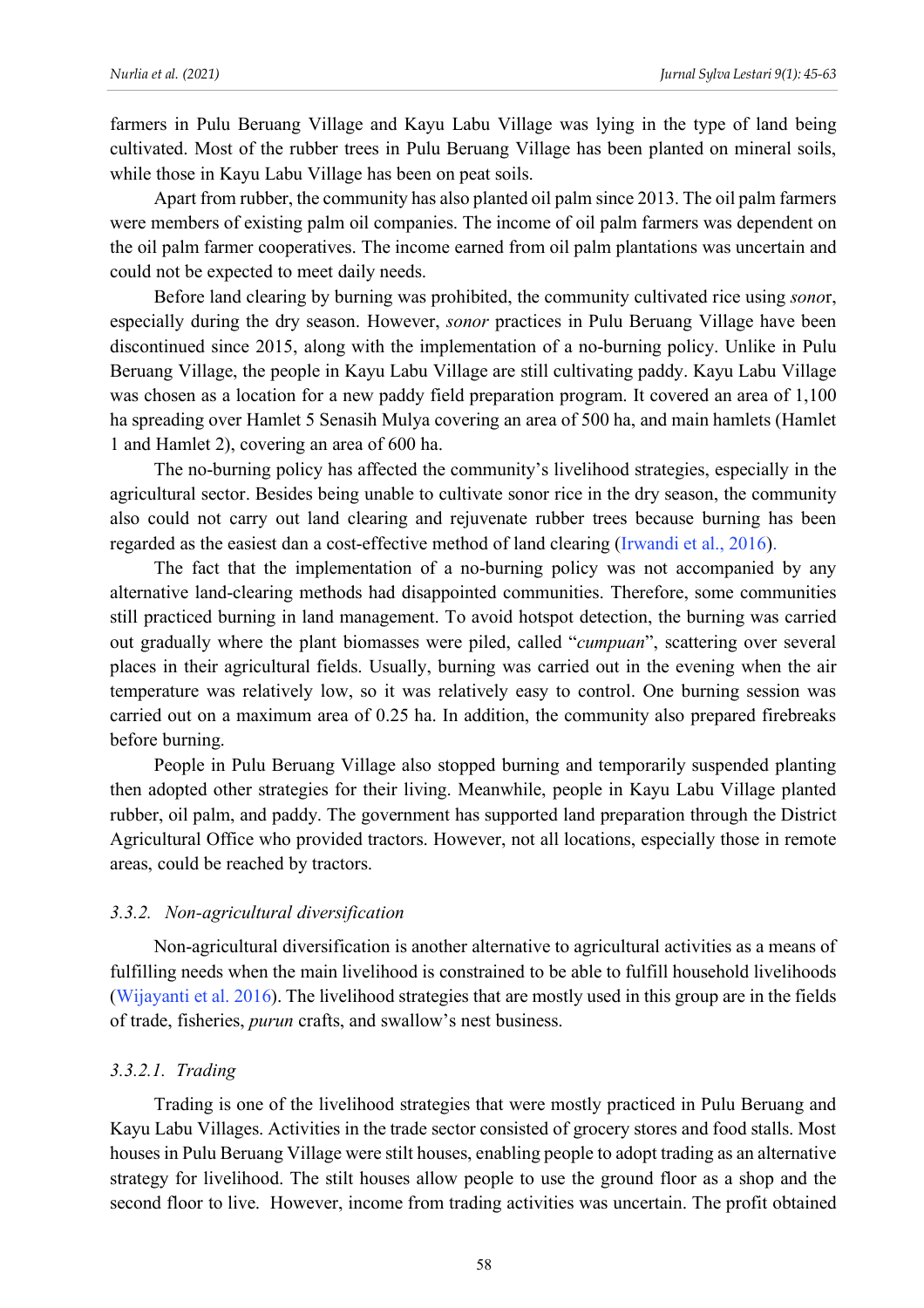from trading activities ranged from IDR 200,000 up to IDR 800,000/month. Income from trading contributed 10 to 20% of total family income (IDR 2,000,000/month). Although the profit from trading was not so much, the merchandise could be used for daily necessities.

Apart from stalls, some people also act as latex collectors (rubber collectors or tokeh *karet*). Sometimes rubber traders have to compete because there can be several rubber traders in one village. Rubber traders played important roles in determining the price of rubber. On the other hand, rubber farmers had no choice but to sell their rubber to certain rubber traders because they were already tied to loans to these rubber traders.

## *3.3.2.2. Fishery*

The fishery sector was a livelihood strategy widely adopted by the community in Kayu Labu Village, especially those in Hamlet 1 and Hamlet 2. The community caught fish in the rivers in the peat hydrological unit (PHU) area of Sibumbung River - Talangrimba River. Some common fish widely available in rivers included catfish, snakehead fish, *betok*, *toman*, and *bujuk*. However, catching had become more difficult lately because the peat area had been converted into plantation areas. The catch was usually sold fresh for a price ranging from IDR 10,000 to IDR 20,000/kg. When fishing was the primary livelihood strategy, the average catch of fisherman in Kayu Labu Village was around 30 kg/week. In contrast, when it was a side job, the catch was only 20 to 40 kg/month. As a side job, fishing contributed 10 to 20% of total family income (IDR 2,000,000/month). Apart from fresh fish, the people in Kayu Labu Village have started working on the downstream fishery industry, such as smoked fish, salted fish, and processed products such as *kemplang*. The downstream industry in the fisheries sector has a high potential to be further developed. Unlike Kayu Labu Village, the fishery sector was a side job for the community in Pulu beruang and carried out by a small community. Fishing in Pulu Beruang Village was usually carried out in the oil palm plantation area. Only women were allowed to fish in the plantation area during the dry season because it was feared that men's smoking and negligence would cause fires. As a side job, fishing was usually carried out after the community has finished their main job, tapping rubber trees. The catch was only 10 to 20 kg/month, which was usually for their consumption. Part of the catch (maximum of 10 kg/month) was also for sales, contributing to about 5% of total household income (IDR 2,000,000/month).

In the past, Pulu Beruang Village had a river that could be used as a transportation route that supported community income from the forestry sector. However, dredging conducted in the early 2000s had caused the river to dry up because the dredging had widened the river. It also caused the water in the swamp areas in Pulu Beruang to dry up quickly when the dry season came. This drying has also been exacerbated by the conversion of peatland into plantations in 2012.

## *3.3.2.3. Purun Craft*

*Purun* is a typical peat swamp plant that has a high economic score (Giesen 2015). *Purun* is found in areas that are dominated by peatlands. *Purun* can be processed into various kinds of handicraft products such as mats, baskets, and handbags. In Kayu Labu Village, many women do *purun* crafts to help their household income. The price of *purun* crafts varies depending on the type of *purun* used and the type of product produced. There are two types of *purun* used by the community in Kayu Labu Village: *purun sabal* and *purun halus*. The difference lies in the size of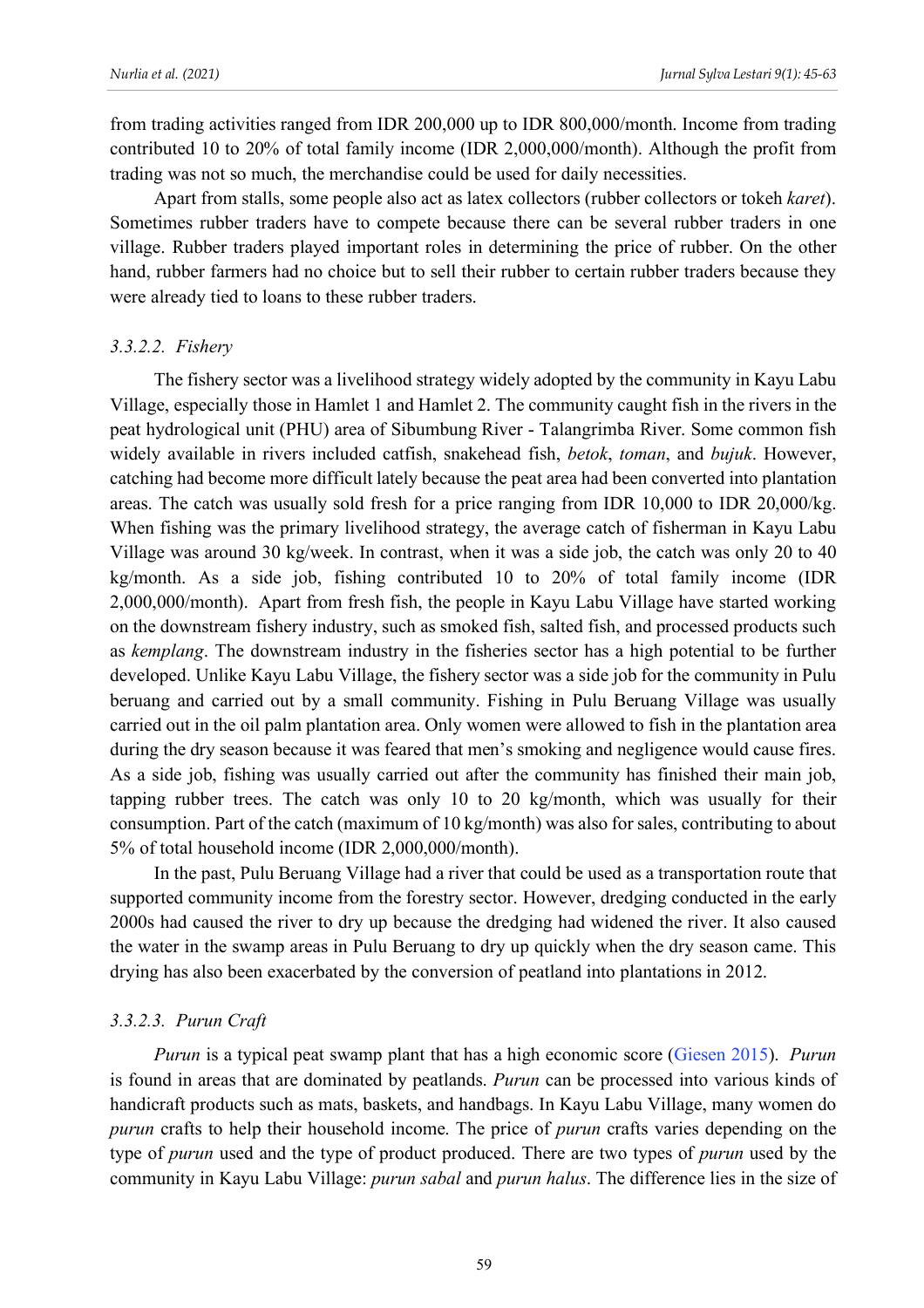the *purun*. *Purun halus* is smaller but longer and more durable than *purun sabal*. The handicrafts made from *purun halus* have a higher score than *purun sabal*.

The type of product that is mostly produced by the community in Kayu Labu Village is a mat. The mats' price ranges from IDR 15,000 up to IDR 50,000 for each sheet, depending on the type of *purun* used and the number of colors used. The *purun halus* mat has a higher price than the *purun sabal* mat due to the longer weaving process. The mat from *purun halus* is softer so that the mat can be folded into small folds, while the *purun sabal* mat is stiffer so that the mat can only be rolled.

People prefer to make white *purun* mats than color *purun* mats because the manufacturing process is faster. Three white *purun* mats can be made in one day, while one color *purun* mat can take up to one week to complete. The drying process is two times, and the coloring process takes a long time to dry the *purun* mats because one drying takes two to three days to reach a completely dry *purun* condition.

Marketing of *purun* mats is only done at the local level. *Purun* mat buyers are local people who do not have time to make their *purun* mats due to other activities such as opening a shop or trading, and other people who do not have the skills to make mats. Besides being sold directly, *purun* mats can also be used as a medium of exchange for daily necessities. People can buy their needs and pay in installments with the *purun* mats they make.

The raw material for *purun* mats is obtained directly by the community from peat swamp areas or oil palm planting routes. For one harvest in one day, people can take up to ten bundles of *purun*. Although *purun* is harvested almost every day, people are not worried about the extinction of *purun* because *purun* is a fast-growing plant. For people who cannot take *purun* directly, they obtain raw materials by buying. One *purun* bundle can be purchased for IDR 8,000, and in two bundles, people can make five white *purun* mat.

Handbag is one of the *purun* handicraft products, but the community very rarely makes it. This is because not all *purun* craftsmen can make handbags. The marketing of handbags is not as easy as marketing *purun* mats because generally, handbag marketing is carried out outside the village. The community can sell up to 10 *purun* mats per month with an average sale of *purun* mats is IDR 15,000/sheet, then the income related to *purun* mats only reach IDR 150,000/month or contributes to people's income by 7.5% every month. There needs to be assistance for the community related to marketing related to *purun* crafts to increase productivity and increase the selling price of *purun* handicrafts.

Based on field observations, the potential for *purun* was also found in Pulu Beruang Village. However, this potential has decreased due to oil palm plantations. There has not been much use of *purun* in Pulu Beruang Village because of the lack of community knowledge about *purun* crafts.

#### *3.3.2.4. Swallow's nest*

Swallow's nest is a type of livelihood strategy that is currently being developed in Pulu Beruang Village. The development of swallow's nests business has begun to be carried out by people with middle to upper financial. To develop a swallow's nest business, the community requires much initial capital, especially to build a swallow house and accessories. The initial investment needed to build a swallow house is about IDR 50 million.

Generally, swallow will start to produce within six months after the swallow house is built, but the results will not be maximum. The maximum results will only be obtained after the second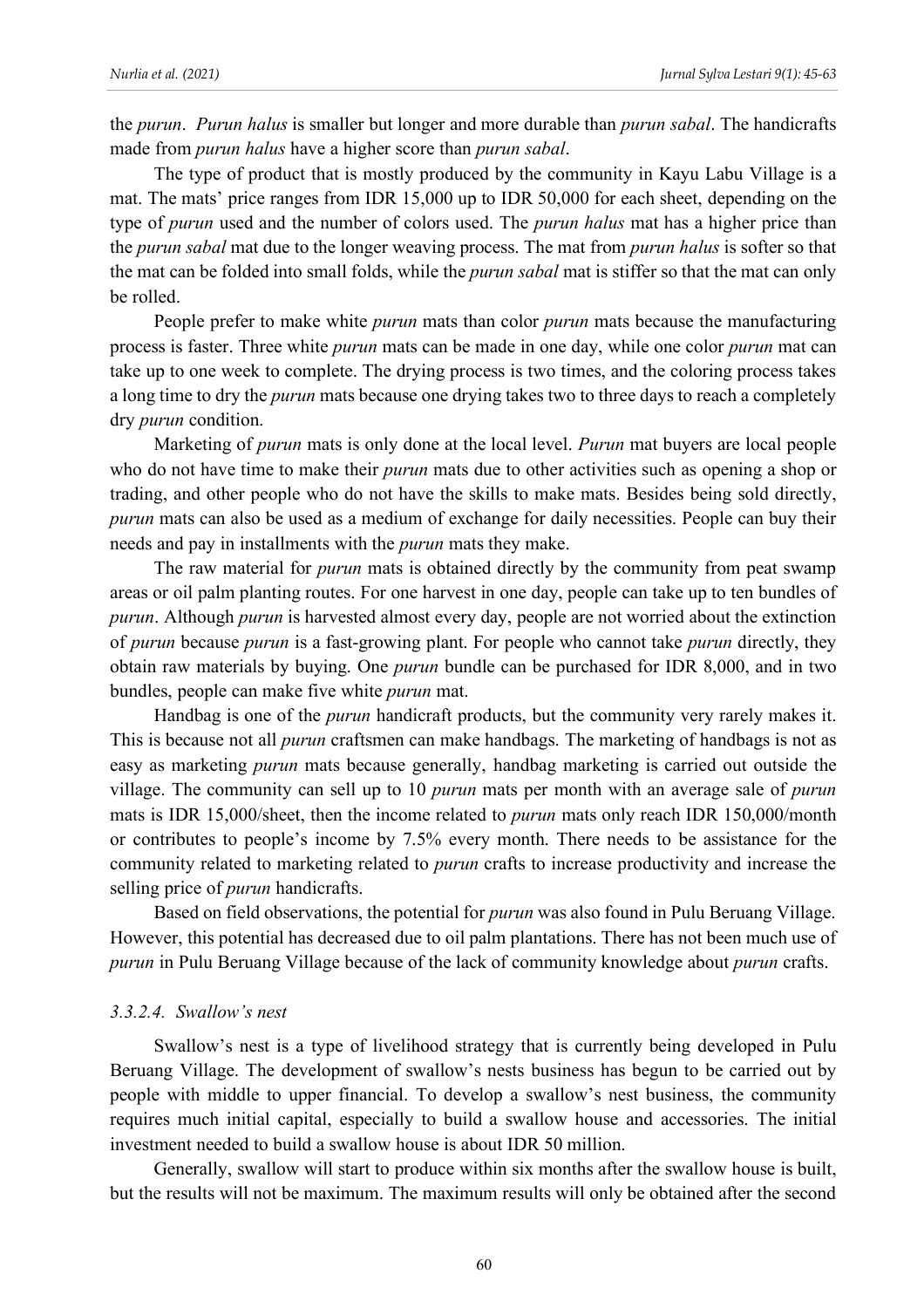year when the swallow nest is already in a stable condition. Swallow's nest price varies depending on the quality. The more perfect the shape and the cleaner the nests, the higher the price. A good quality nest would cost IDR 15,000,000/kg, while the low quality (broken and mixed swallow nests) would cost IDR 8,000,000 to IDR 10,000,000/kg. Swallow productivity will increase in the rainy season from December to March and decrease in the dry season.

## *3.3.3. Migration*

Migration is the last strategy carried out by the community after the agricultural strategy, and diversification strategy cannot be implemented. Migration consists of two types, namely circular migration and permanent migration. Circular migration is dynamic mobility in search of employment by leaving the village (trips of more than 30 minutes or more than 15 km), while permanent migration is moving permanently (Wijayanti et al. 2016).

The migration strategy was only found in Pulu Beruang Village (18.67%), where the community worked as plantation workers and worked in mining in Bangka. Whereas in Kayu Labu Village, only very few people had a migration strategy to work on plantations around the village. Even in this research, none of the respondents were found to have implemented the migration strategy as their livelihood strategy.

## **4. Conclusions**

Pulu Beruang Village had greater scores on the human capital and financial capital. In comparison, Desa Kayu Kabu had a greater score on the natural capital. The scores on both physical capital and social capital in the two villages were different significantly. Livelihood assets owned by the community influenced their household livelihood strategies. The livelihood strategy of households in Pulu Beruang Village relied more on human and financial capital. In addition to the agricultural sector, they also diversified the non-agricultural sector for their livelihood strategy, especially in the swallow nest business. Meanwhile, households in Kayu Labu relied more on their natural capital, especially on the agricultural sector, such as fisheries and *purun* crafts.

## **References**

- Abdurrahim, A.Y. 2014. Kerentanan Ekologi dan Strategi Penghidupan Rumah Tangga Petani di Pantai Utara Indramayu. Thesis. Institut Pertanian Bogor.
- Aini, E.N., Isnaini, I., Sukamti, S., and Amalia, L.N. 2018. Pengaruh Tingkat Pendidikan terhadap Tingkat Kesejahteraan Masyarakat di Kelurahan Kesatrian Kota Malang. *Technomedia Journal* 3(1): 58–72. DOI: 10.33050/tmj.v3i1.333
- Akbar, A. 2016. Studi Kearifan Lokal Penggunaan Api Persiapan Lahan: Studi Kasus di Hutan Mawas, Kalimantan Tengah. *Jurnal Penelitian Sosial dan Ekonomi Kehutanan* 8(3): 211– 230. DOI: 10.20886/jsek.2011.8.3.211-230
- Amalia, R., Dharmawan, A.H., and Putri, E.I.K. 2015. Landscape Ecological Changes and Farm Household Livelihoods Resilience around Forest in East Kalimantan. *Sodality: Jurnal Sosiologi Pedesaan* 3(3): 121-127. DOI: 10.22500/sodality.v3i3.10643
- BNPB. 2014. *National Disaster Management Plan (Rencana Nasional Penanggulangan Bencana 2015-2019)*. Jakarta.
- BPS. 2020. Garis kemiskinan Kabupaten Ogan Komering Ilir. *Badan Pusat Statistik Kabupaten*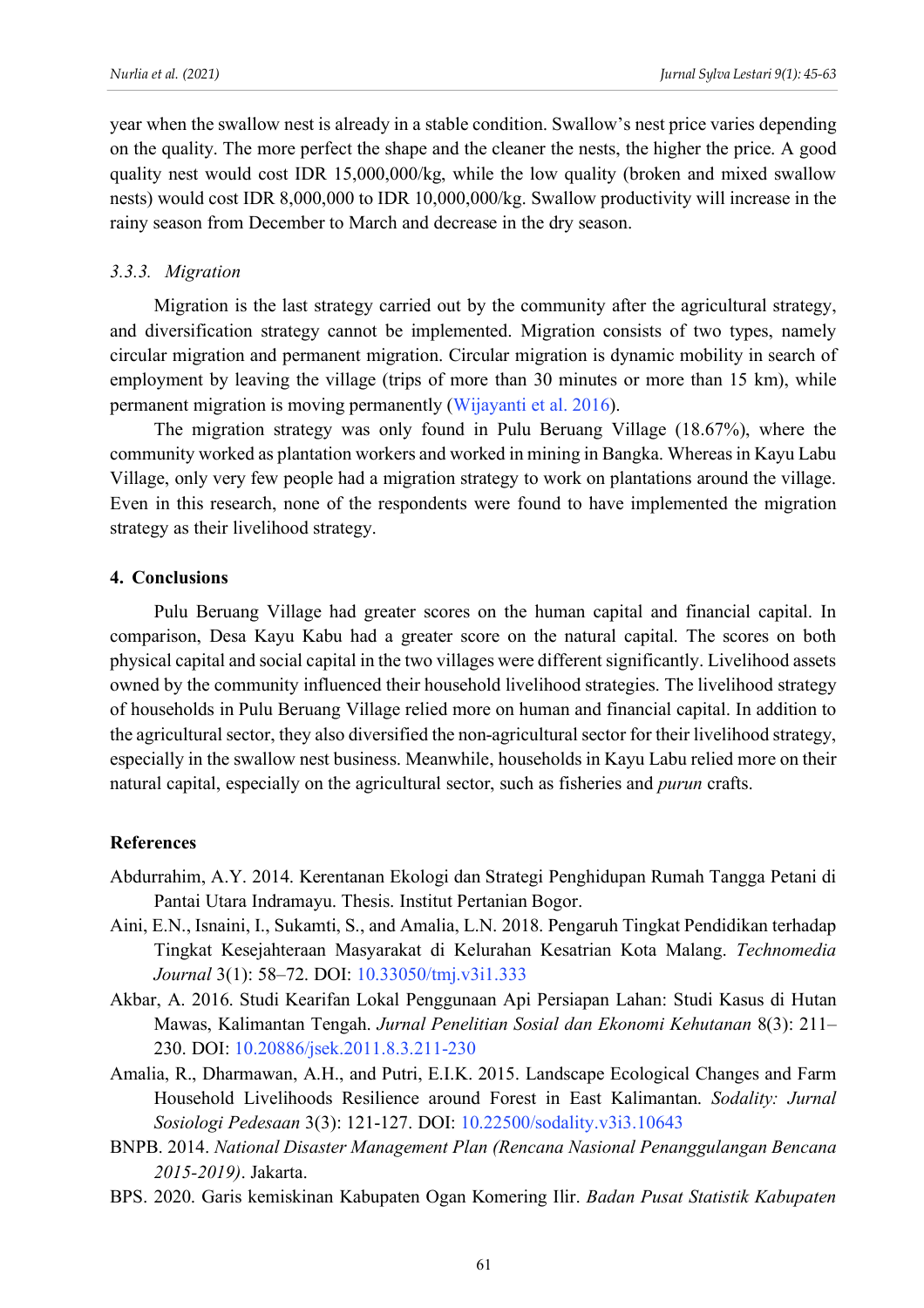*Ogan Komering Ilir* <https://okikab.bps.go.id/site/resultTab>.

- Budiningsih, K. 2017. Implementasi Kebijakan Pengendalian Kebakaran Hutan dan Lahan di Provinsi Sumatera Selatan. *Jurnal Analisis Kebijakan Kehutanan* 14(2): 165–186. DOI: 10.20886/jakk.2017.14.2.165-186
- Cahyono, S.A., Warsito, S.P., Andayani, W., and Darwanto, D.H. 2015. Factors Affecting Forest Fire in Indonesia and Policy Implication. *Jurnal Sylva Lestari* 3(1): 103-12. DOI: 10.23960/jsl13103-112
- Chambers, R., and Conway, G.R. 1991. Sustainable Rural Livelihoods: Practical Concepts for the 21st Century. *IDS Discussion Paper* 296.
- Cresswell, J.W. 2016. *Research Design Pendekatan Metode Kualitatif, Kuantitatif dan Campuran*. Pustaka Pelajar, Yogyakarta.
- DFID. 1999. *Sustainable Livelihoods Guidance Sheets, section 2.1. Department for International Development (DFID). Department for International Development* DFID, Victoria Street, London. DOI: 10.1002/smj
- Dinas Kehutanan Provinsi Sumatera Selatan. 2016. *Laporan dan Modul Teknis Peta Rawan Kebakaran Hutan dan Lahan di Provinsi Sumatera Selatan Tahun 2015. Dokumen Standar Operasional Prosedur (SOP) untuk Pelaksanaan dan Pengelolaan Jaringan Data Spasial Kehutanan (JDSK) di Provinsi Sumatera Selatan.* GIZ Biodiversity and Climate Change (BIOCLIME), Palembang.
- Dinas Kehutanan Provinsi Sumatera Selatan. 2018. *Perbandingan Karhula dan Hotspot Provinsi Sumatera Selatan*. Palembang.
- Ellis, F. 1999. Rural Livelihood Diversity in Developing Countries: Evidence and Policy Implications. *Overseas Development Institute, London* (40).
- Giesen, W. 2015. Utilising Non-Timber Forest Products to Conserve Indonesia's Peat Swamp Forests and Reduce Carbon Emissions. *Journal of Indonesian Natural History* 3(2): 69–72.
- Irwandi, Jumani, and Ismail, B. 2016. Upaya Penanggulangan Kebakaran Hutan dan Lahan di Desa Purwajaya Kecamatan Loa Janan Kabupaten Kutai Kartanegara Kalimantan Timur. *Jurnal AGRIFOR* 15: 201–210. DOI: 10.31293/af.v15i2.2076
- KLHK. 2018. *Rekapitulasi Luas Kebakaran Hutan dan Lahan (Ha) Per Provinsi Di Indonesia Tahun 2011-2018*. *SiPongi - Karhutla Monitoring Sistem* Jakarta. DOI: 10.1103/PhysRevB.65.020504
- KLHK. 2020. *Rekapitulasi Luas Kebakaran Hutan dan Lahan (ha) di Indonesia Tahun 2015- 2020*. Jakarta.
- Krantz, L. 2001. *The Sustainable Livelihood Approach to Poverty Reduction - An Introduction.* Swedish International Development Cooperation Agency, Division for Policy and Socio-Economic Analysis.
- Krejcie, R.V., and Morgan, D.W. 1970. Determining Sample Size for Research Activities. *Educational and Psychological Measurement* 30(3): 607–610. DOI: 10.1261/rna.2763111
- Mubyarto. 2004. Menuju Sistem Ekonomi Pancasila : *Jurnal Ekonomi dan Bisnis Indonesia*.
- Neuman, W.L. 2013. *Metodologi Penelitian Sosial: Pendekatakan Kualitatif dan Kuantitatif.* PT. Indeks, Jakarta.
- Nurlia, A., Waluyo, E.A., and Martin, E. 2018. Efektivitas Kebijakan Pembukaan Lahan Tanpa Bakar dalam Mengurangi Kejadian Kebakaran di Lahan Gambut (Kasus di Rengas Merah, Kabupaten OKI, Sumatera Selatan). in: *Merawat Asa Restorasi Gambut, Mencegah Kebakaran dan Peningkatan Kesejahteraan Masyarakat* Balai Penelitian dan